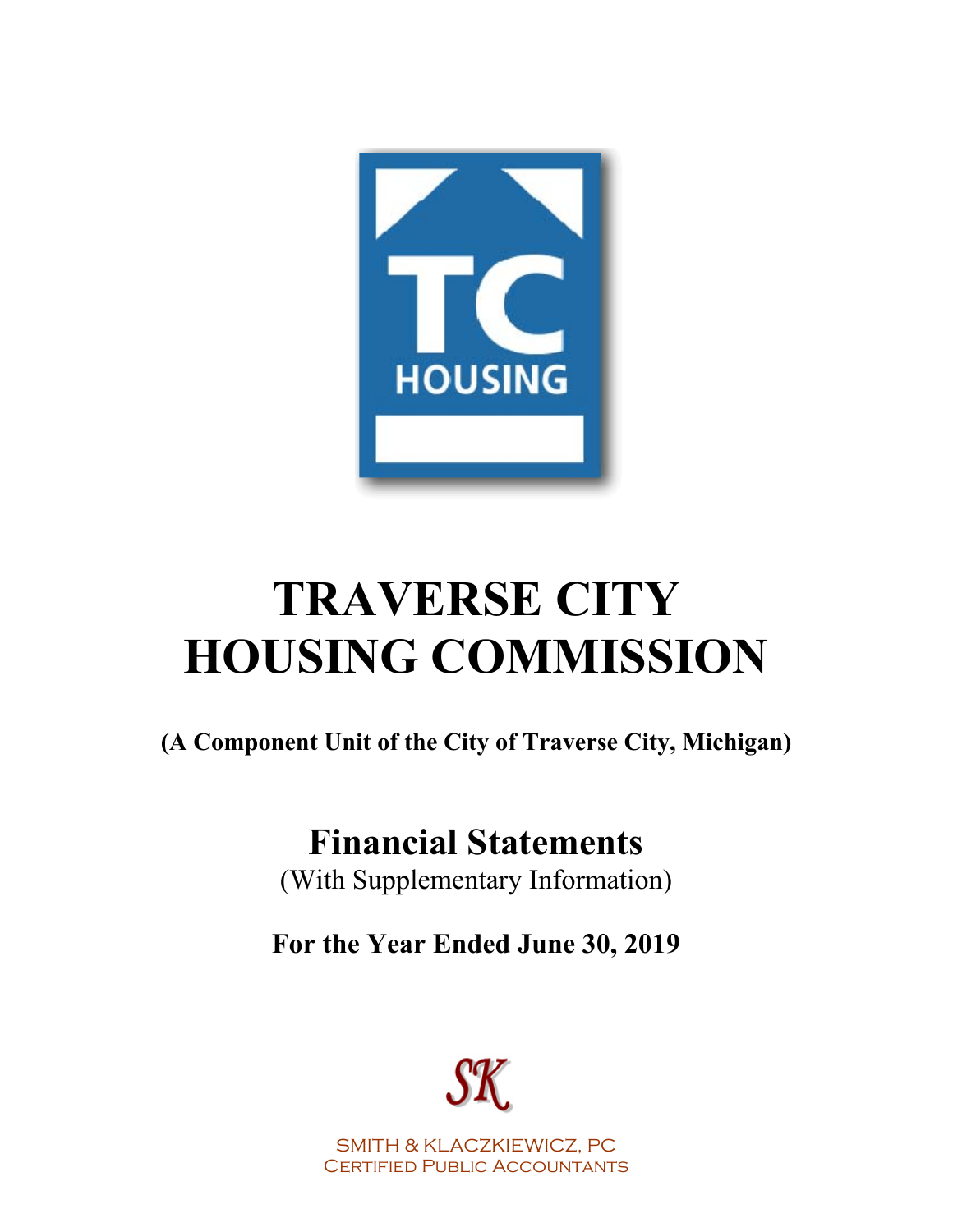## **Table of Contents**

|                                                                                                                                                                                                                                    | Page      |
|------------------------------------------------------------------------------------------------------------------------------------------------------------------------------------------------------------------------------------|-----------|
| <b>Independent Auditor's Report</b>                                                                                                                                                                                                | $1 - 3$   |
| <b>Management's Discussion and Analysis</b>                                                                                                                                                                                        | $4-9$     |
| <b>Basic Financial Statements for the Year Ended June 30, 2019</b>                                                                                                                                                                 |           |
| <b>Statement of Net Position</b>                                                                                                                                                                                                   | 10        |
| Statement of Revenues, Expenses and Changes in Fund Net Position                                                                                                                                                                   | 11        |
| <b>Statement of Cash Flows</b>                                                                                                                                                                                                     | 12        |
| Notes to Financial Statements                                                                                                                                                                                                      | $13 - 20$ |
| <b>Other Supplementary Information</b>                                                                                                                                                                                             |           |
| <b>Financial Data Schedules</b>                                                                                                                                                                                                    | $21 - 27$ |
| <b>Single Audit</b>                                                                                                                                                                                                                |           |
| Independent Auditor's Report on Internal Control Over Financial<br>Reporting and on Compliance and Other Matters Based on an<br>Audit of Financial Statements Performed in Accordance with<br><b>Government Auditing Standards</b> | 28-29     |
| Independent Auditor's Report on Compliance for Each Major Program<br>and on Internal Control Over Required by the Uniform Guidance                                                                                                 | $30 - 31$ |
| Schedule of Expenditures of Federal Awards                                                                                                                                                                                         | 32        |
| Notes to Schedule of Expenditures of Federal Awards                                                                                                                                                                                | 33        |
| Schedule of Findings and Questioned Costs                                                                                                                                                                                          | 34-35     |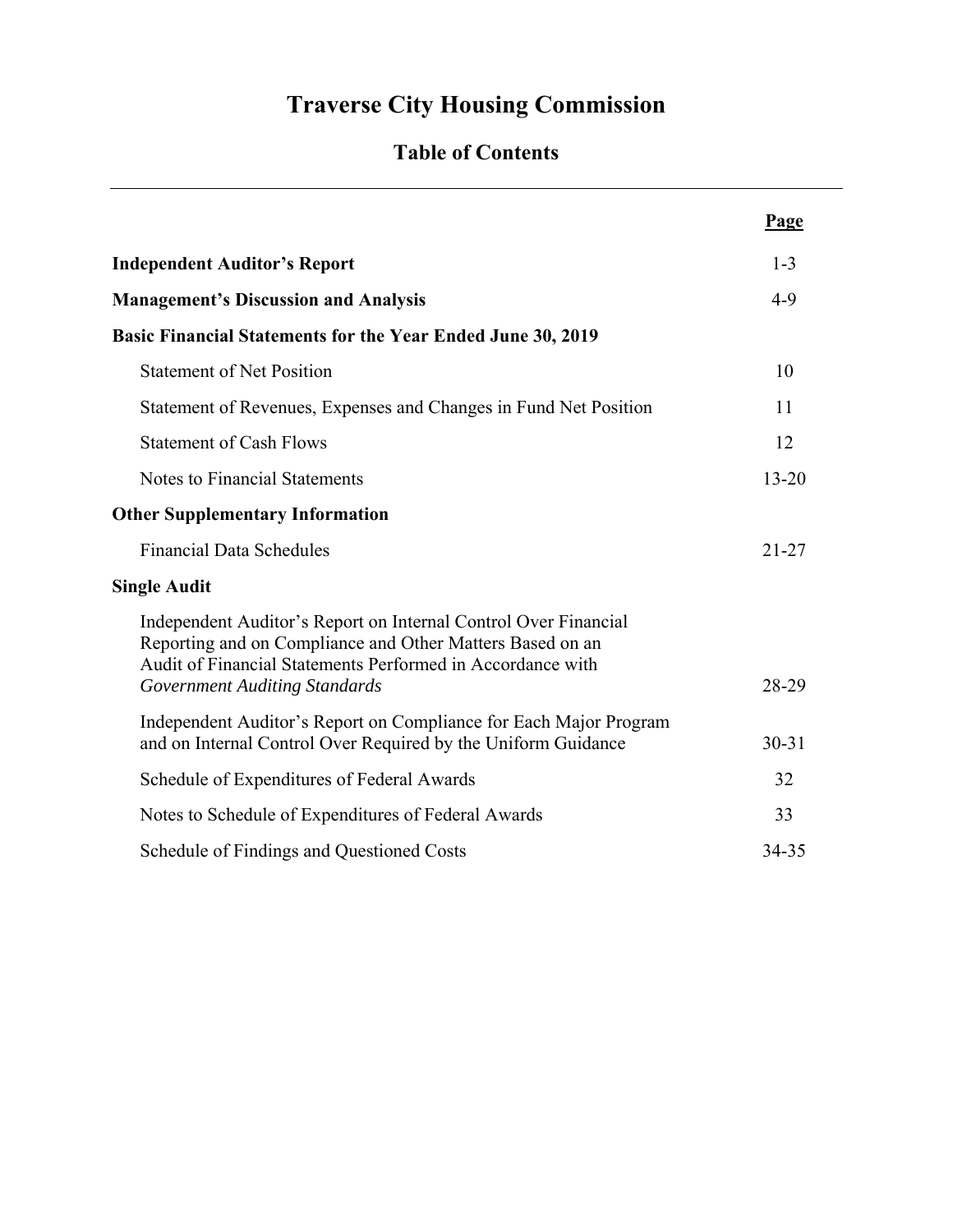

SMITH & KLACZKIEWICZ, PC Certified Public Accountants

Thomas J. Smith, CPA Robert R. Klaczkiewicz, CPA (989) 751-3064

A veteran owned business

#### **INDEPENDENT AUDITOR'S REPORT**

To the Board of Commissioners Traverse City Housing Commission Traverse City, Michigan

#### **Report on the Financial Statements**

We have audited the accompanying financial statements of the business-type activities of the *Traverse City Housing Commission*, a component unit of the City of Traverse City, Michigan, as of and for the year ended June 30, 2019, and the related notes to the financial statements, which collectively comprise the Housing Commission's basic financial statements as listed in the table of contents.

#### **Management's Responsibility for the Financial Statements**

Management is responsible for the preparation and fair presentation of these financial statements in accordance with accounting principles generally accepted in the United States of America; this includes the design, implementation, and maintenance of internal control relevant to the preparation and fair presentation of financial statements that are free from material misstatement, whether due to fraud or error.

#### **Auditor's Responsibility**

Our responsibility is to express opinions on these financial statements based on our audit. We conducted our audit in accordance with auditing standards generally accepted in the United States of America and the standards applicable to financial audits contained in *Government Auditing Standards*, issued by the Comptroller General of the United States. Those standards require that we plan and perform the audit to obtain reasonable assurance about whether the financial statements are free from material misstatement.

An audit involves performing procedures to obtain audit evidence about the amounts and disclosures in the financial statements. The procedures selected depend on the auditor's judgment, including the assessment of the risks of material misstatement of the financial statements, whether due to fraud or error. In making those risk assessments, the auditor considers internal control relevant to the entity's preparation and fair presentation of the financial statements in order to design audit procedures that are appropriate in the circumstances, but not for the purpose of expressing an opinion on the effectiveness of the entity's internal control. Accordingly, we express no such opinion. An audit also includes evaluating the appropriateness of accounting policies used and the reasonableness of significant accounting estimates made by management, as well as evaluating the overall presentation of the financial statements.

We believe that the audit evidence we have obtained is sufficient and appropriate to provide a basis for our audit opinions.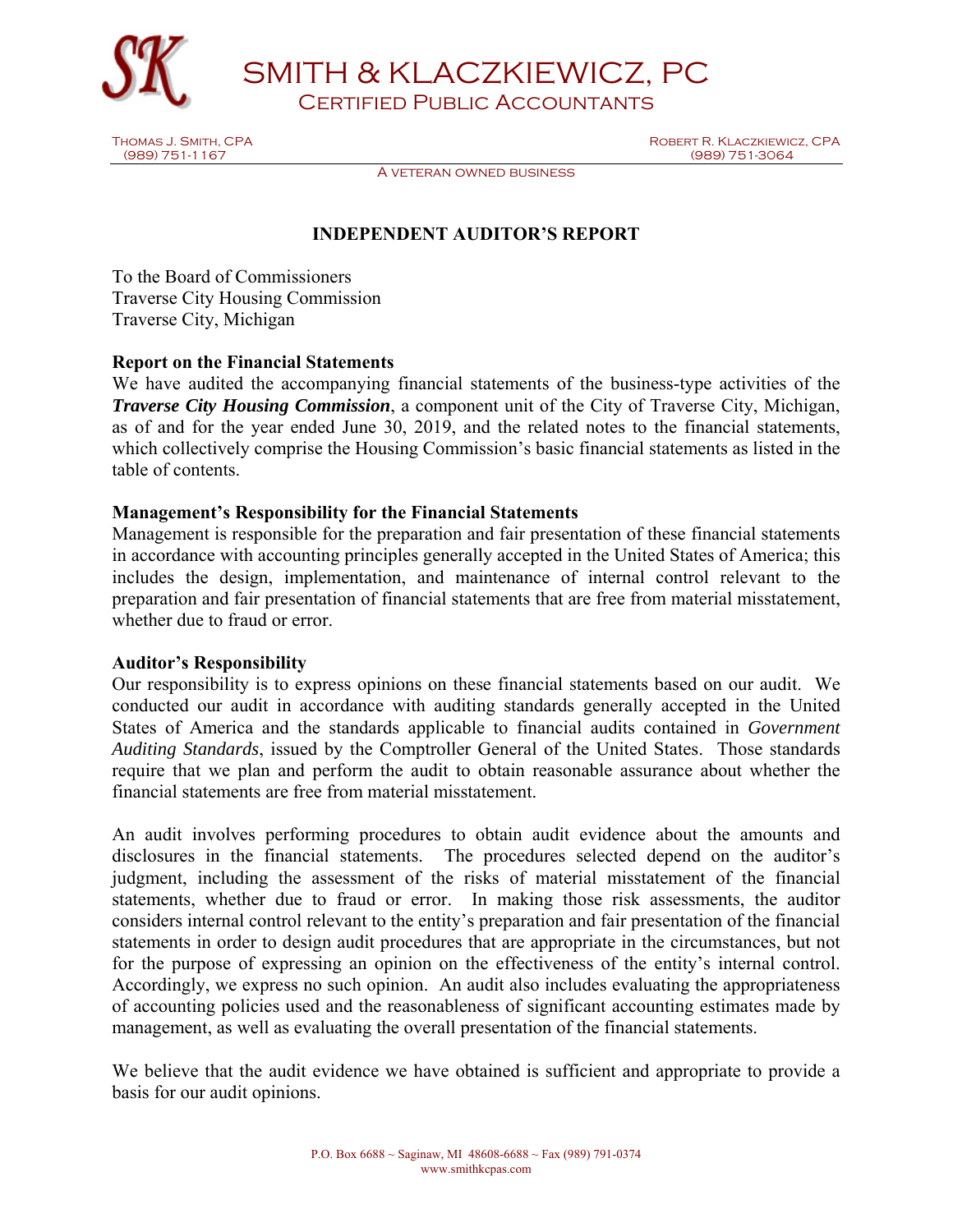#### **Opinions**

In our opinion, the financial statements referred to above present fairly, in all material respects, the respective financial position of the business-type activities of the *Traverse City Housing Commission*, as of June 30, 2019, and the respective changes in financial position and cash flows thereof for the year then ended in accordance with accounting principles generally accepted in the United States of America.

#### **Other Matters**

#### *Required Supplementary Information*

Accounting principles generally accepted in the United States of America require that the management's discussion and analysis (pages 4 to 9) be presented to supplement the basic financial statements. Such information, although not a part of the basic financial statements, is required by the Governmental Accounting Standards Board, who considers it to be an essential part of financial reporting for placing the basic financial statements in an appropriate operational, economic, or historical context. We have applied certain limited procedures to the required supplementary information in accordance with auditing standards generally accepted in the United States of America, which consisted of inquiries of management about the methods of preparing the information and comparing the information for consistency with management's responses to our inquiries, the basic financial statements, and other knowledge we obtained during our audit of the basic financial statements. We do not express an opinion or provide any assurance on the information because the limited procedures do not provide us with sufficient evidence to express an opinion or provide any assurance.

#### *Other Information*

Our audit was conducted for the purpose of forming opinions on the financial statements that collectively comprise the *Traverse City Housing Commission's* basic financial statements. The financial data schedules and schedule of federal expenditures are presented for purposes of additional analysis and are not a required part of the basic financial statements.

The financial data schedules are the responsibility of management and were derived from and relate directly to the underlying accounting and other records used to prepare the basic financial statements. The accompanying schedule of expenditures of federal awards is presented for purposes of additional analysis as required by Title 2 U.S. *Code of Federal Regulations* Part 200, *Uniform Administrative Requirements, Cost Principles and Audit Requirements for Federal Awards* (Uniform Guidance), and is also not a required part of the financial statements. Such information has been subjected to the auditing procedures applied in the audit of the basic financial statements and certain additional procedures, including comparing and reconciling such information directly to the underlying accounting and other records used to prepare the basic financial statements or to the basic financial statements themselves, and other additional procedures in accordance with auditing standards generally accepted in the United States of America. In our opinion, the information is fairly stated, in all material respects, in relation to the basic financial statements as a whole.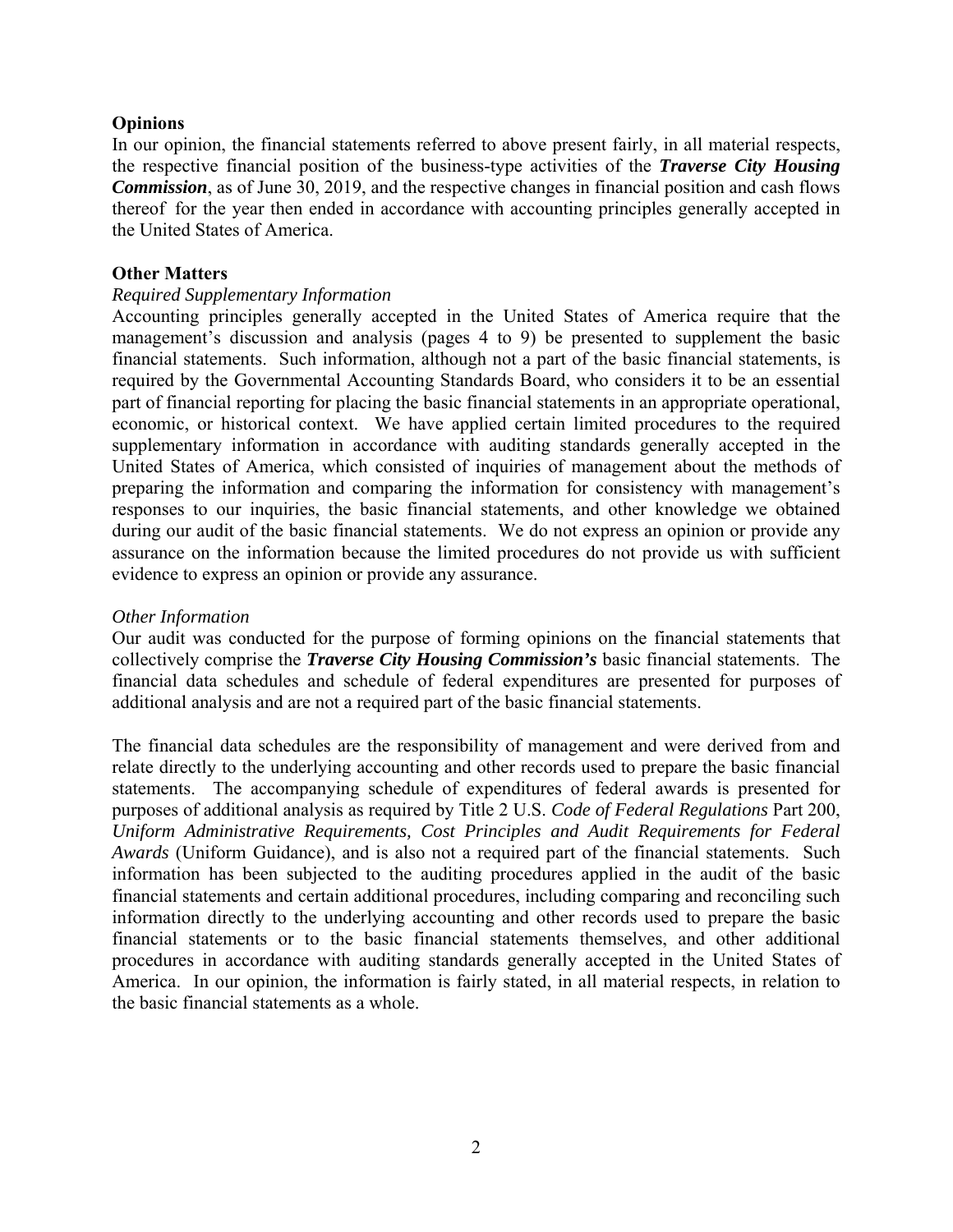#### **Other Reporting Required by** *Government Auditing Standards*

In accordance with Government Auditing Standards, we have also issued our report dated December 20, 2019 on our consideration of the *Traverse City Housing Commission's* control over financial reporting and on our tests of its compliance with certain provisions of laws, regulations, contracts, and grant agreements and other matters. The purpose of that report is to describe the scope of our testing of internal control over financial reporting and compliance and the results of that testing, and not to provide an opinion on internal control over financial reporting or on compliance. That report is an integral part of an audit performed in accordance with Government Auditing Standards in considering the *Traverse City Housing Commission's* internal control over financial reporting and compliance.

Smith + Klacyhiannig PC

*Saginaw, Michigan* December 20, 2019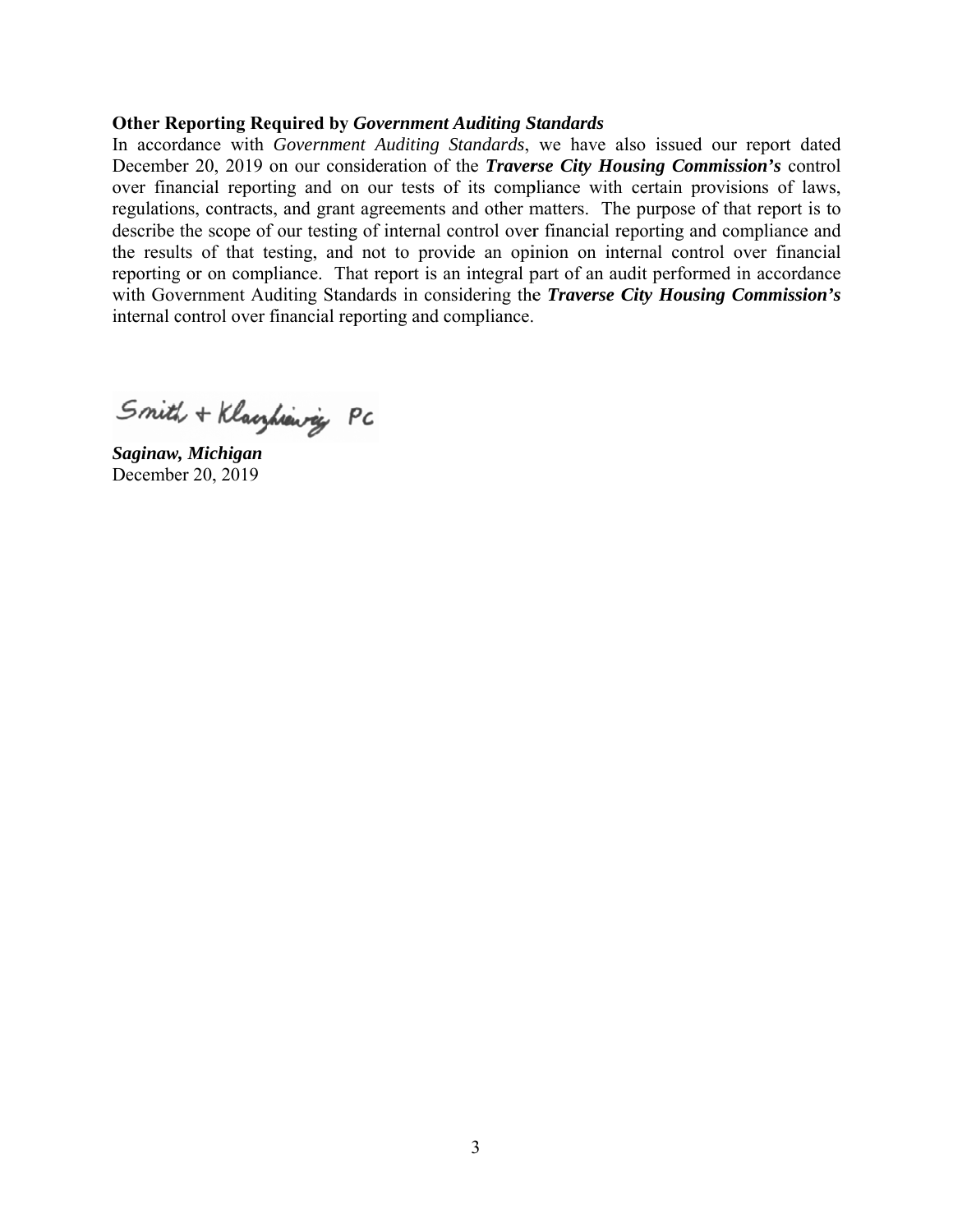## **Traverse City Housing Commission Management's Discussion and Analysis (MD&A)**  *For the Year Ended June 30, 2019*

As management of the Traverse City Housing Commission we offer readers of this audit report this management's discussion and analysis of the Traverse City Housing Commission's financial activities for the fiscal year ended June 30, 2019. This discussion and analysis of the Traverse City Housing Commission's financial performance should be read in conjunction with the auditor's report and the following financial statements.

The combined financial statements reflect all of the Housing Commission's federally funded programs and activities in one place. The Housing Commission reports all its activities and programs using the Enterprise Fund type model. HUD encourages PHAs to use this accounting method as it is normally used to account for "business-type activities" – activities similar to those found in the private sector. Enterprise Funds use the accrual method of accounting, the same accounting method employed by most private-sector businesses. Under this method, revenues and expenses may be reported as such even though no cash transaction has actually taken place.

#### **FINANCIAL HIGHLIGHTS**

The term "net position" refers to the difference between assets and liabilities. The Housing Commission's total net position at year-end was \$2,051,307. The net position decreased by \$192,895, or 8.6% from the prior year.

Revenues and contributions for the Housing Commission were \$2,294,485 during the year. This was an increase of \$141,146 or 6.6% from the prior year.

Expenses for the Housing Commission were \$2,487,380 during the year. This was an increase of \$247,390 or 11% from the prior year.

HUD operating grants were \$1,579,385 during the year. This represents an increase of \$210,560 or 15.4% from the prior year. Capital contributions were \$60,491 during the year. This was a decrease of \$44,303 or 43.3% from the prior year.

#### **OVERVIEW OF THE FINANCIAL STATEMENTS**

This annual report contains this *Management's & Discussion Analysis*, the *Basic Financial Statements* and the *Notes to the Financial Statements*. This report also contains the Financial Data Schedule (FDS) as referenced in the section titled *Other Supplementary Information*. The Housing Commission's financial statements are presented as fund financial statements because the Housing Commission only has a proprietary fund.

#### *Required Financial Statements*

The *Statement of Net Position* includes the Housing Commission's assets and liabilities and provides information about the nature and amounts of investments in resources (assets) and obligations of the Housing Commission's creditors (liabilities). It also provides the basis for evaluating the liquidity and financial flexibility of the Housing Commission.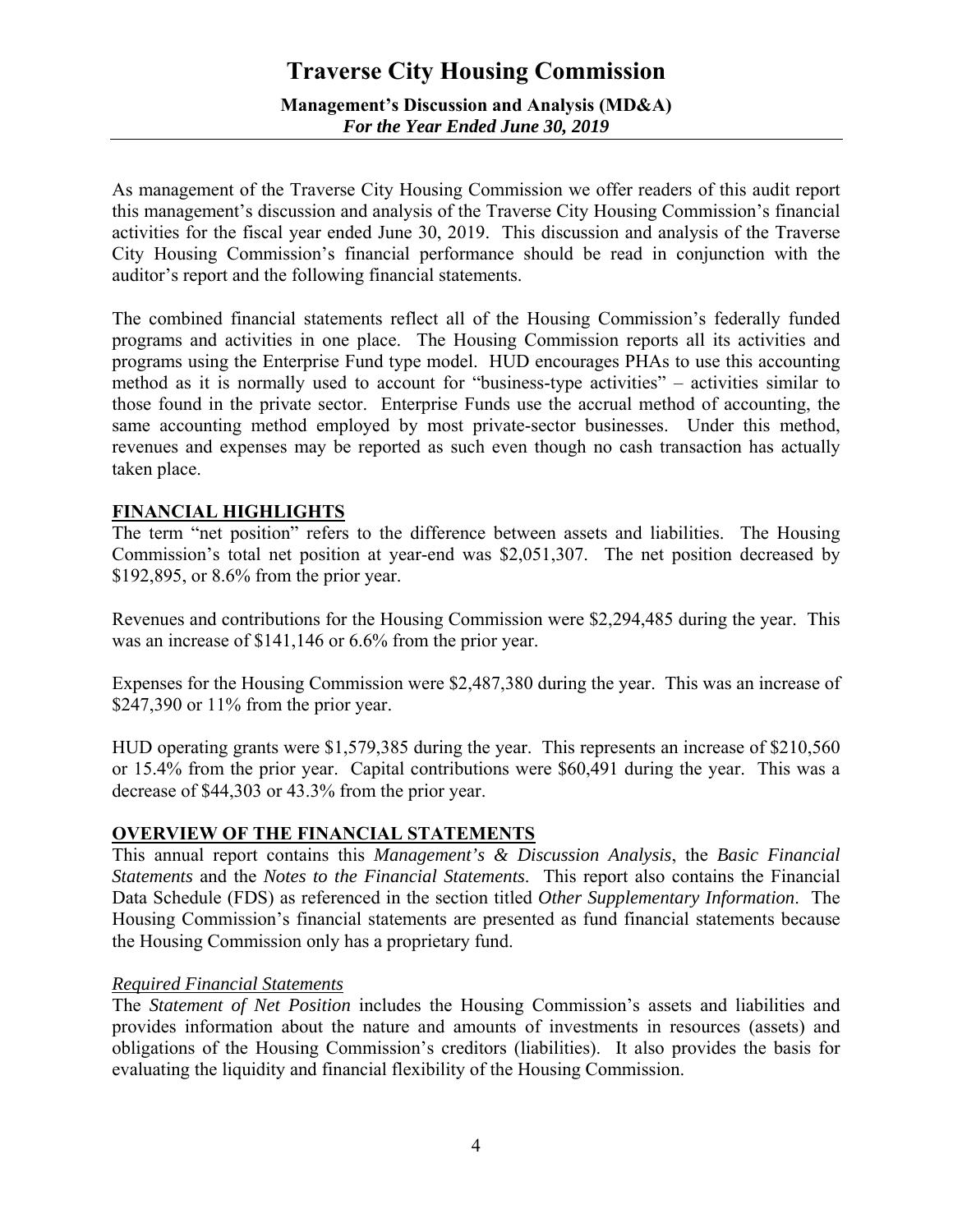## **Traverse City Housing Commission Management's Discussion and Analysis (MD&A)**  *For the Year Ended June 30, 2019*

All of the current year's revenues and expenses are accounted for in the *Statement of Revenues, Expenses and Changes in Fund Net Position*. This statement measures the success of the Housing Commission's operations over the past year and can be used to determine whether the Housing Commission has successfully recovered all its costs through its user fees and other charges, profitability and credit worthiness.

The final required financial statement is the *Statement of Cash Flows*. The statement reports cash receipts, cash payments and net changes in cash resulting from operations, investing and financing activities and provides answers to such questions as where did cash come from, what was cash used for, and what was the change in the cash balance during the reporting period.

#### *Notes to the Financial Statements*

The notes provide additional information that is essential to a full understanding of the data provided in the basic financial statements and provide more detailed data.

#### *Other Supplementary Information*

This report also contains the Financial Data Schedule (FDS) as referenced in the section of *Other Supplementary Information*. HUD has established Uniform Financial Reporting Standards that require Housing Commissions to submit financial information electronically to HUD using the FDS format. This financial information was electronically transmitted to the Real Estate Assessment Center (REAC) and is required to be included in the audit reporting package.

The Financial Data Schedule reports the Housing Commission's operations in more detail. The Housing Commission reports all its activities using Enterprise fund types. These funds are used to show activities that operate more like commercial enterprises.

#### **FINANCIAL ANALYSIS**

Over time, changes in net position may serve as a useful indicator of the Housing Commission's financial position. As stated in the following table, assets exceeded liabilities by \$2,051,307 at the close of the fiscal year, a decrease of \$192,895. The decrease in net position was primarily attributed to normal business fluctuations from year to year.

The unrestricted net position was \$585,540 at year-end. This amount may be used to meet the Housing Commission's ongoing obligations. The Housing Commission had net position classified as restricted in the amount of \$101,865 which is subject to external restrictions on how the funds may be used. The amount of restricted net position is restricted for unexpended loan proceeds and an investment in a joint venture. At the end of the year, the Housing Commission is able to report positive balances in all categories of net position. The same situation held true for the prior fiscal year.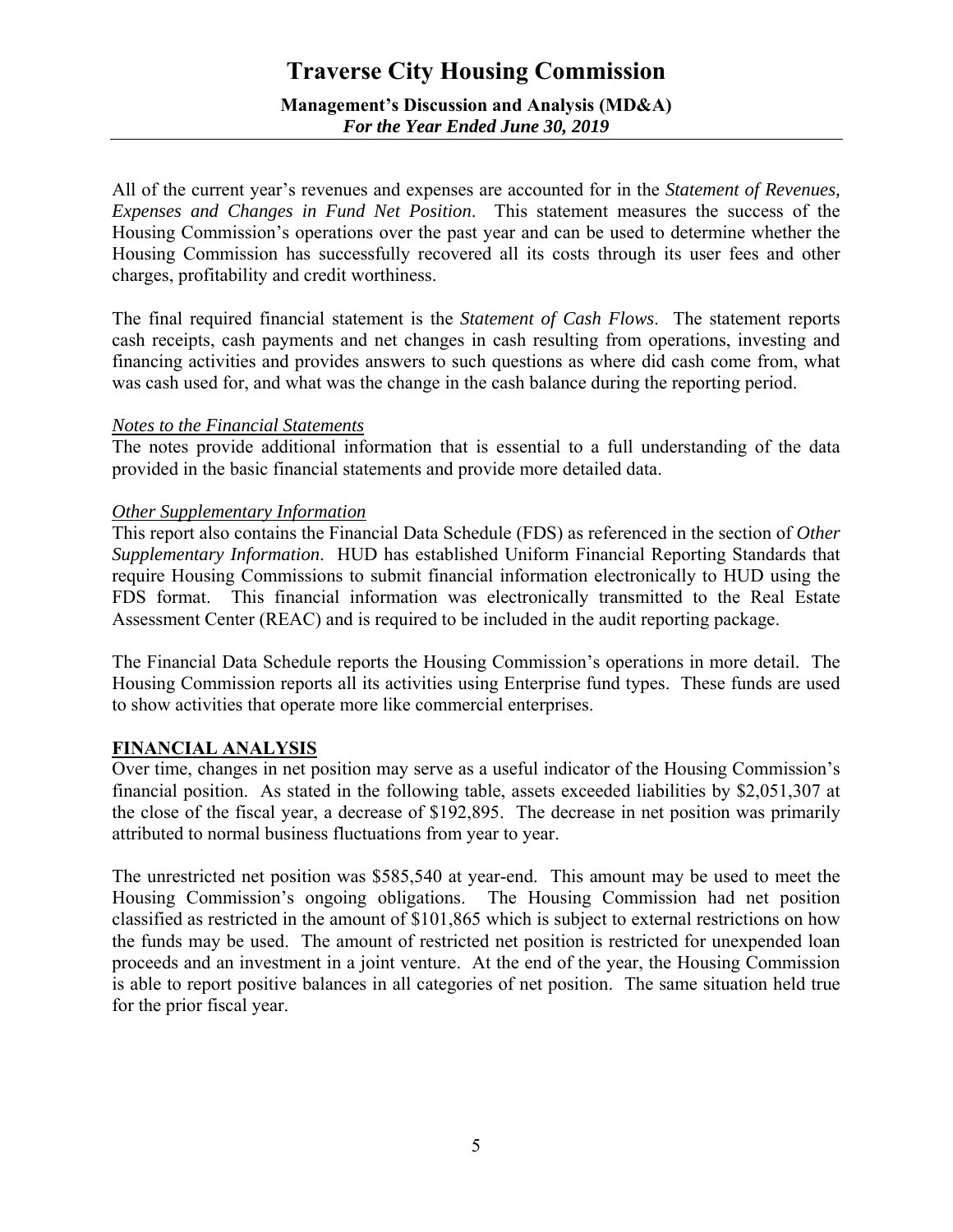#### **Management's Discussion and Analysis (MD&A)**  *For the Year Ended June 30, 2019*

|                                       | 2018         | 2019                     |
|---------------------------------------|--------------|--------------------------|
| Current and other assets              | 916,871<br>S | 888,702<br><sup>\$</sup> |
| Capital assets not being depreciated  | 297,665      | 297,665                  |
| Capital assets being depreciated, net | 1,758,449    | 1,560,445                |
| Total assets                          | 2,972,985    | 2,746,812                |
|                                       |              |                          |
| Liabilities, current                  | 231,573      | 266,879                  |
| Liabilities, noncurrent               | 497,210      | 428,626                  |
| <b>Total liabilities</b>              | 728,783      | 695,505                  |
|                                       |              |                          |
| Net investment in capital assets      | 1,497,483    | 1,363,902                |
| Restricted                            | 101,817      | 101,865                  |
| Unrestricted                          | 644,902      | 585,540                  |
| Total net position                    | 2,244,202    | 2,051,307                |

The net decrease in total assets was due in large part to a net decrease in cash and capital assets.

The decrease in total liabilities was due in large part having made the required debt payments.

The largest portion of the Housing Commission's net position reflects its investment in capital assets (e.g. land, buildings and equipment) less accumulated depreciation, net of related debt. The Housing Commission uses these capital assets to provide service and consequently these assets are not available to liquidate liabilities or other spending.

While the Statement of Net Position shows the balances in net position, the Statement of Revenues, Expenses and Changes in Fund Net Position provides answers as to the nature and source of these changes.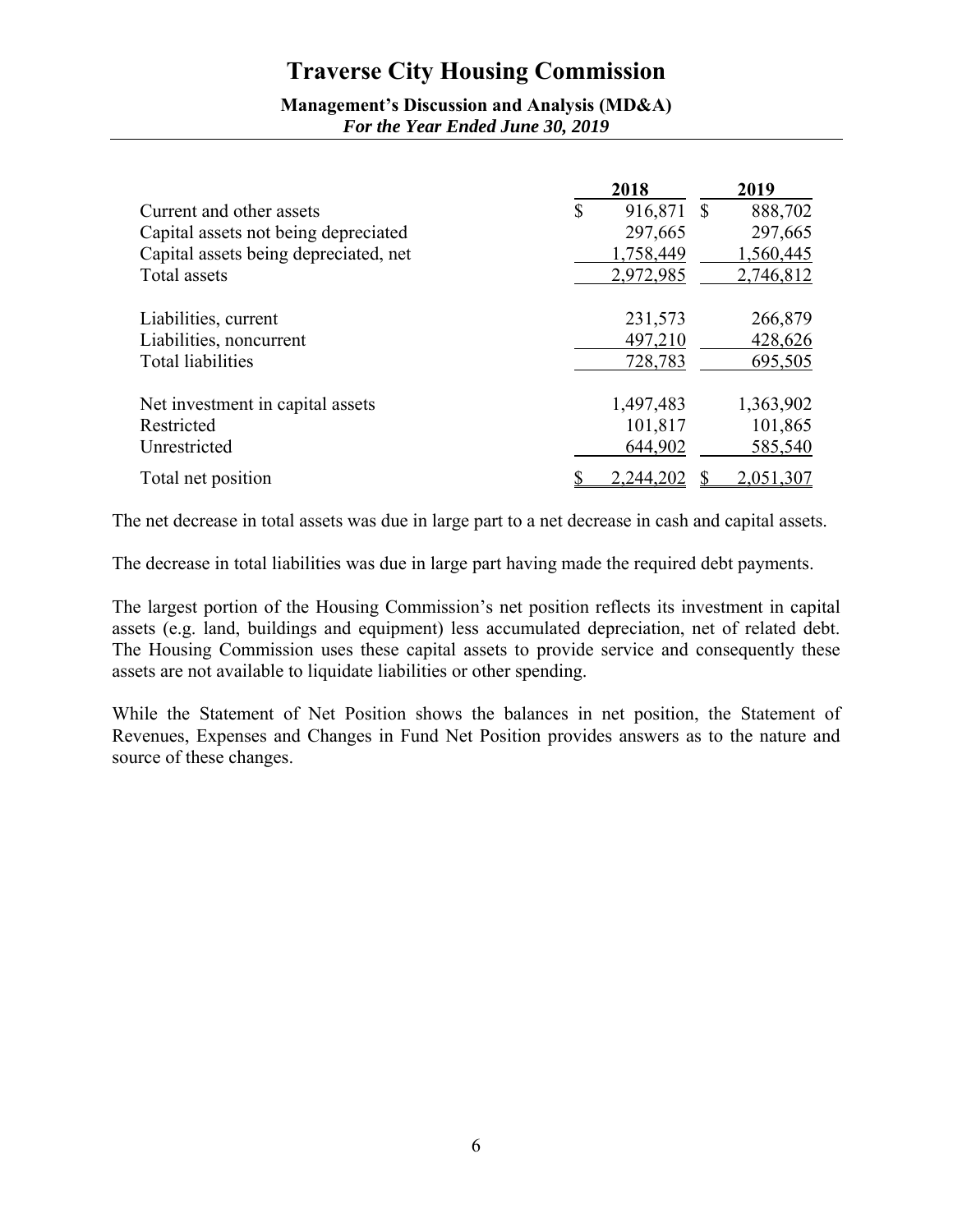#### **Management's Discussion and Analysis (MD&A)**  *For the Year Ended June 30, 2019*

|                                        |              | 2018       | 2019       |
|----------------------------------------|--------------|------------|------------|
| Revenues:                              |              |            |            |
| Program revenues:                      |              |            |            |
| Charges for services-tenant rent       | $\mathbb{S}$ | 432,791 \$ | 451,162    |
| Program grants and subsidies           |              | 1,368,825  | 1,579,385  |
| Capital grants                         |              | 104,794    | 60,491     |
| General revenues:                      |              |            |            |
| Other revenue                          |              | 244,414    | 199,630    |
| Interest earned on deposits            |              | 2,515      | 3,817      |
| Total revenues                         |              | 2,153,339  | 2,294,485  |
| Expenses – housing program             |              | 2,239,990  | 2,487,380  |
| Increase (decrease) in net position    |              | (86,651)   | (192, 895) |
| Net position $-$ beginning of the year |              | 2,330,853  | 2,244,202  |
| Net position $-$ end of the year       |              | 2,244,202  | 2,051,307  |

#### *Revenues*:

As shown in the above table, total revenues increased by \$141,146, due in large part to increases in grants from HUD. Other revenue decreased during the year which is attributed to a grant that the Housing Commission received in the prior year.

#### *Expenses*:

Total expenses increased \$247,390 or 11% from the prior year, due in large part to an increase in maintenance items and HAP to landlords.

#### **CAPITAL ASSETS**

The Housing Commission's investment in capital assets, net of related debt at the end of the year was \$1,363,902. This investment in capital assets includes land, buildings, improvements, and equipment.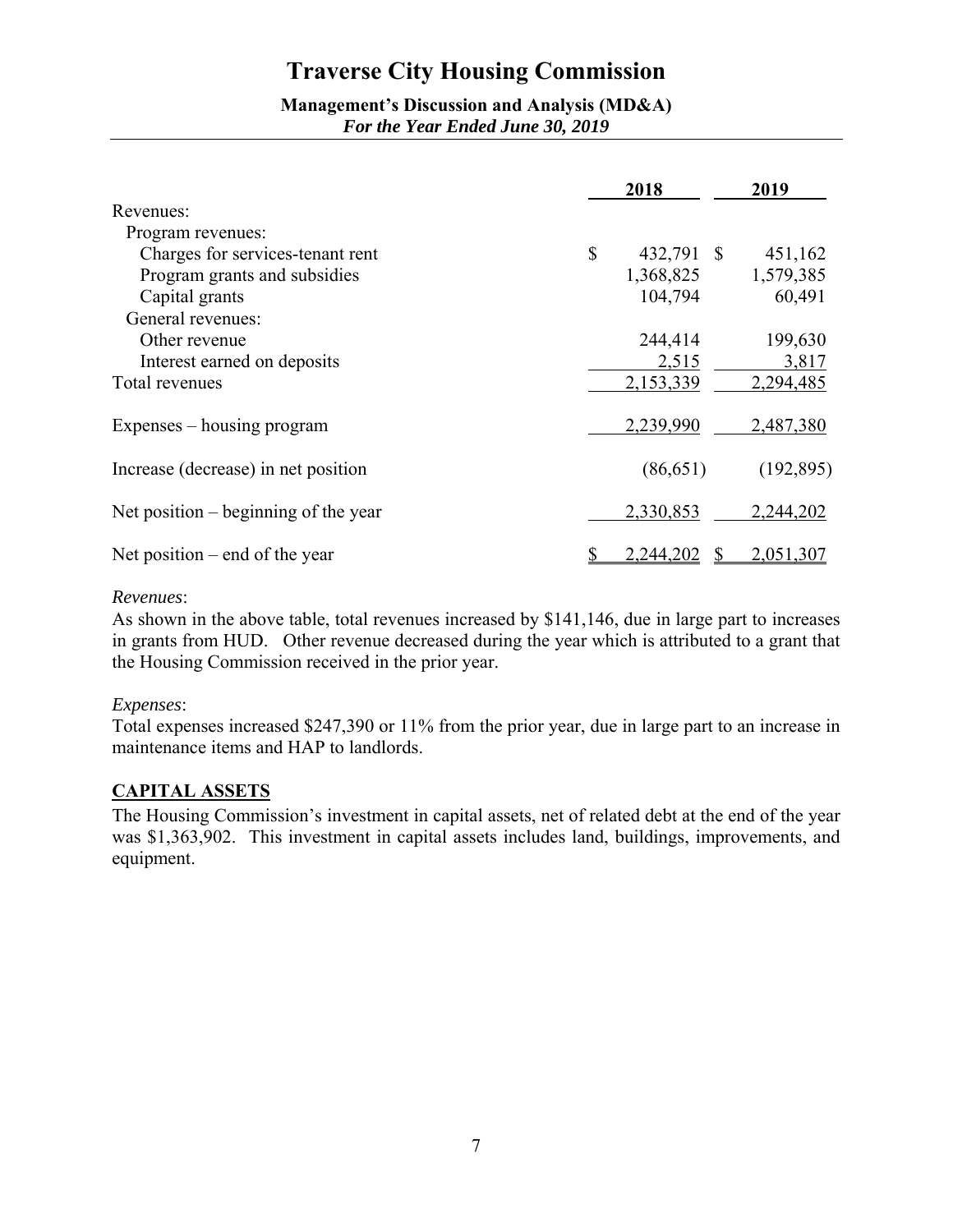#### **Management's Discussion and Analysis (MD&A)**  *For the Year Ended June 30, 2019*

|                                                     | 2018        | 2019          |
|-----------------------------------------------------|-------------|---------------|
| Capital assets not being depreciated<br>Land        | 297,665     | 297,665       |
| Capital assets being depreciated                    |             |               |
| Buildings and improvements                          | 8,293,857   | 8,343,698     |
| Furniture, equipment and machinery – dwelling       | 101,578     | 103,727       |
| Furniture, equipment and machinery – administration | 259,468     | 259,468       |
| Subtotal                                            | 8,654,903   | 8,706,893     |
| Total capital assets                                | 8,952,568   | 9,004,558     |
| Less: accumulated depreciation                      | (6,896,454) | (7, 146, 448) |
| Total net capital assets                            | 2,056,114   | 1,858,110     |

Capital assets, net of accumulated depreciation decreased by \$198,004, because the amount of depreciation expense charged (\$252,451) exceeded the amount expended for replacement of capital assets (\$55,027).

Additional information regarding the Housing Commission's capital assets is presented in the footnotes to the financial statements.

#### **DEBT ACTIVITY**

At year end, the Housing Commission had \$494,208 in long-term debt outstanding compared to \$558,631 in the prior year. The decrease is a result of the Housing Commission making its normal required debt service payments.

#### **ECONOMIC FACTORS AND NEXT YEAR'S BUDGET AND RATES**

As currently structured, the Housing Commission is primarily dependent upon HUD for the funding of operations as well as capital needs. Therefore, the Housing Commission is affected more by the Federal Budget than by local economic conditions. At any time, the funding of programs could be significantly affected by the Federal Budget or by a Government Shutdown.

Although the Housing Commission remains concerned about the future levels of HUD funding due to the State of the Federal budget, we feel that we are both financially and operationally in a strong position to continue to provide safe, sanitary, and decent housing to our residents for the foreseeable future.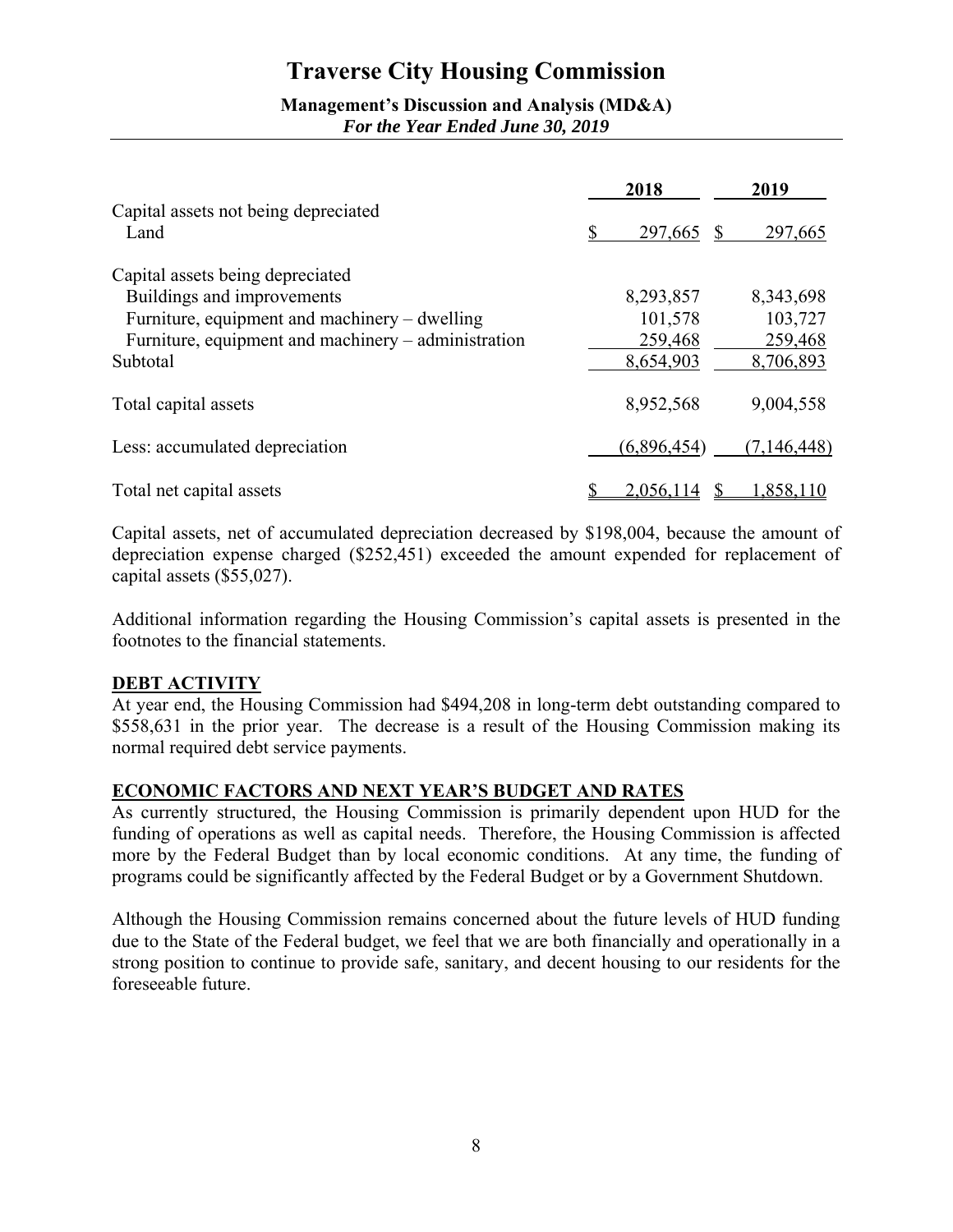## **Traverse City Housing Commission Management's Discussion and Analysis (MD&A)**  *For the Year Ended June 30, 2019*

In 2020 the Traverse City Housing Commission will continue its work on the Rental Assistance Demonstration (RAD) program for HUD. This will include preparing for a significant rehabilitation of Riverview Terrace and for the building of a new senior housing project within the City of Traverse City. Both projects will require significant investment from funding partners and the State and Federal Levels.

TCHC has elected to continue with a management agreement for the Elk Rapids Housing Commission where TCHC staff provides technical and management assistance to ERHC on a weekly basis. ERHC owns Noble Pines Apartments, a 20-unit senior housing development in the Village of Elk Rapids. In 2019, TCHC added maintenance management to the list of services provided and plans to continue that as well in 2020.

East Bay Flats, a 67-unit apartment building owned by TCHC, began leasing in 2019 and TCHC provides property management services for this property and plans to continue doing so throughout 2020.

As always, TCHC continues its efforts to house as many participants as possible, in order to maximize rent subsidy and Section 8 HCV Administrative Fees, within the authorized budget authority and decrease expenses for all programs whenever possible.

#### **REQUESTS FOR INFORMATION**

This financial report is designed to provide a general overview of the Housing Commission's finances for all those with an interest in its finances. Questions or comments concerning any of the information contained in this report or request for additional information should be directed to:

> Tony Lentych, Executive Director 150 Pine Street Traverse City, Michigan 49684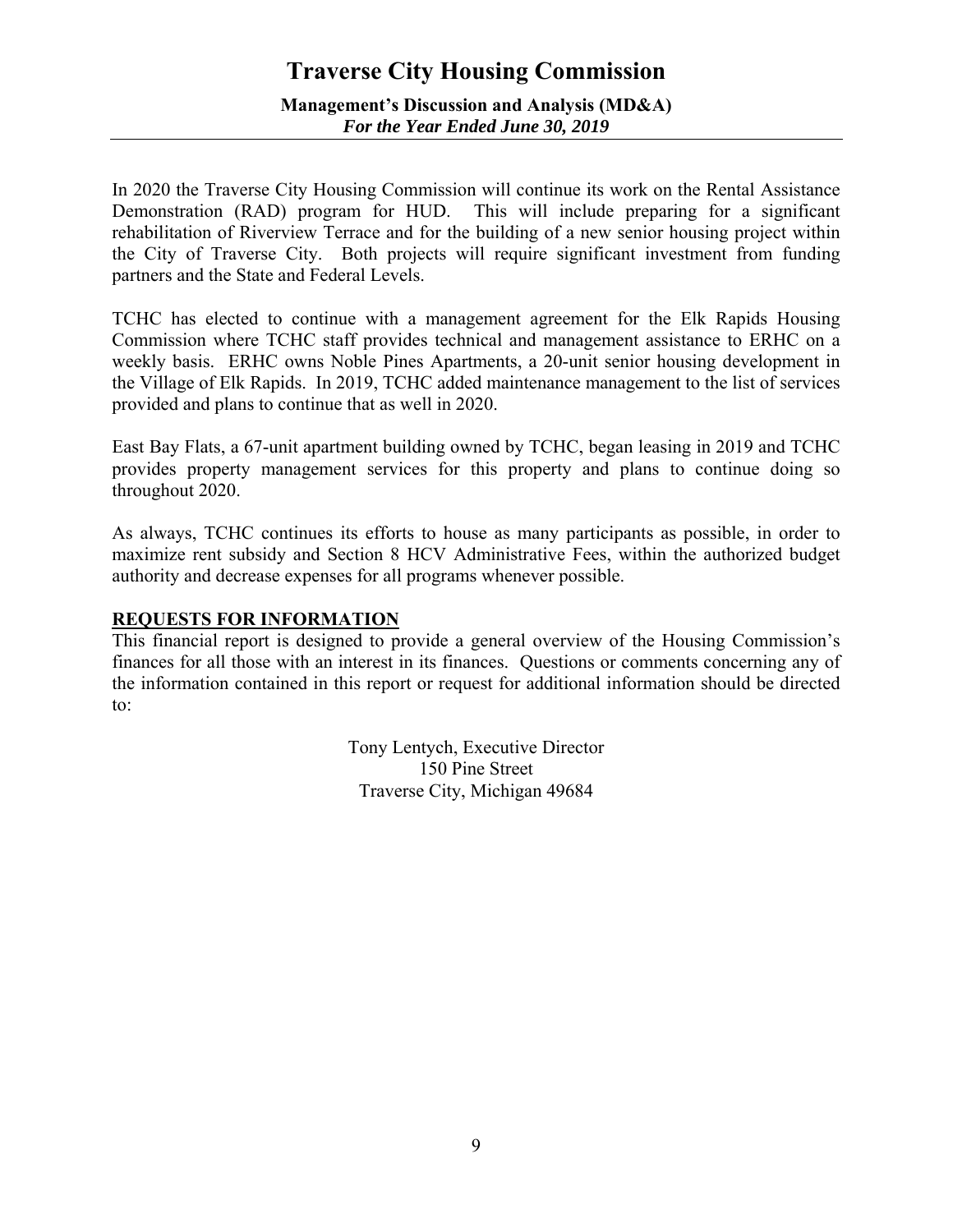## **Traverse City Housing Commission Statement of Net Position** *June 30, 2019*

| <b>Current assets</b>                                      |    |               |
|------------------------------------------------------------|----|---------------|
| Cash and cash equivalents                                  | \$ | 571,538       |
| Cash and cash equivalents - restricted                     |    | 89,358        |
| Cash - tenant security deposits                            |    | 38,734        |
| Investments                                                |    | 53,281        |
| Accounts receivable, net                                   |    | 60,317        |
| Prepaid expenses                                           |    | 474           |
| Total current assets                                       |    | 813,702       |
| <b>Noncurrent assets</b>                                   |    |               |
| Investment in joint venture                                |    | 75,000        |
| Capital assets                                             |    |               |
| Nondepreciable                                             |    | 297,665       |
| Depreciable                                                |    | 8,706,893     |
| Less: accumulated depreciation                             |    | (7, 146, 448) |
|                                                            |    |               |
| Total noncurrent assets                                    |    | 1,933,110     |
| Total assets                                               |    | 2,746,812     |
| <b>Current liabilities</b>                                 |    |               |
| Accounts payable                                           |    | 35,118        |
| Due to other governmental units                            |    | 26,993        |
| Accrued liabilities                                        |    | 24,325        |
| Tenant security deposits                                   |    | 38,734        |
| Unearned revenue                                           |    | 4,479         |
| Current portion of long-term debt                          |    | 67,600        |
| Accrued compensated absences, current portion              |    | 7,137         |
| Other current liabilities (payable from restricted assets) |    | 62,493        |
| Total current liabilities                                  |    | 266,879       |
| <b>Noncurrent liabilities</b>                              |    |               |
| Long-term debt                                             |    | 426,608       |
| Accrued compensated absences                               |    | 2,018         |
| Total noncurrent liabilities                               |    | 428,626       |
| <b>Total liabilities</b>                                   |    | 695,505       |
| <b>Net position</b>                                        |    |               |
| Net investment in capital assets                           |    | 1,363,902     |
| Restricted                                                 |    | 101,865       |
| Unrestricted                                               |    | 585,540       |
| Total net position                                         | P  | 2,051,307     |

*The accompanying notes are an integral part of these financial statements.*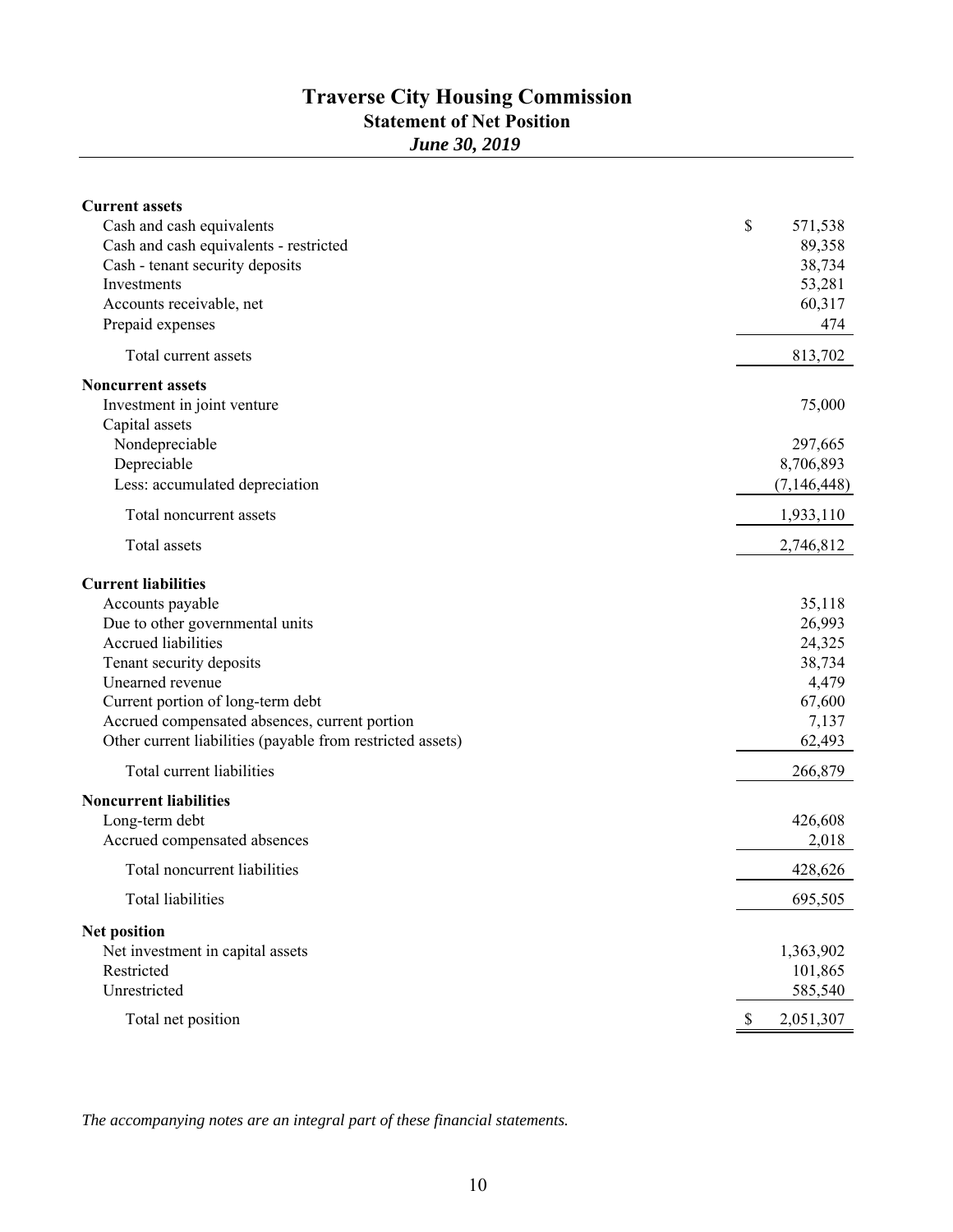## **Traverse City Housing Commission Statement of Revenues, Expenses and Changes in Fund Net Position** *For the Year Ended June 30, 2019*

| <b>Operating revenues</b>                  |                         |
|--------------------------------------------|-------------------------|
| Tenant revenue                             | $\mathbb{S}$<br>451,162 |
| Program grants - subsidies                 | 1,579,385               |
| Other revenue                              | 197,908                 |
| Total operating revenues                   | 2,228,455               |
| <b>Operating expenses</b>                  |                         |
| Administration                             | 396,240                 |
| Tenant services                            | 47,320                  |
| Utilities                                  | 166,261                 |
| Maintenance                                | 359,598                 |
| Insurance                                  | 30,962                  |
| General                                    | 34,049                  |
| Housing assistance payments                | 1,172,036               |
| Depreciation                               | 252,451                 |
| Total operating expenses                   | 2,458,917               |
| Operating income (loss)                    | (230, 462)              |
| Nonoperating revenues and (expenses)       |                         |
| Interest revenue - unrestricted            | 3,817                   |
| Fraud recovery                             | 1,722                   |
| Gain / (loss) on sale of capital assets    | (580)                   |
| HAP Portability - In                       | (1,780)                 |
| Interest expense                           | (26, 103)               |
| Total nonoperating revenues and (expenses) | (22, 924)               |
| Income (loss) before contributions         | (253, 386)              |
| <b>Capital contributions</b>               | 60,491                  |
| Change in net position                     | (192, 895)              |
| Net position - Beginning of year           | 2,244,202               |
| Net position - End of year                 | \$<br>2,051,307         |

*The accompanying notes are an integral part of these financial statements.*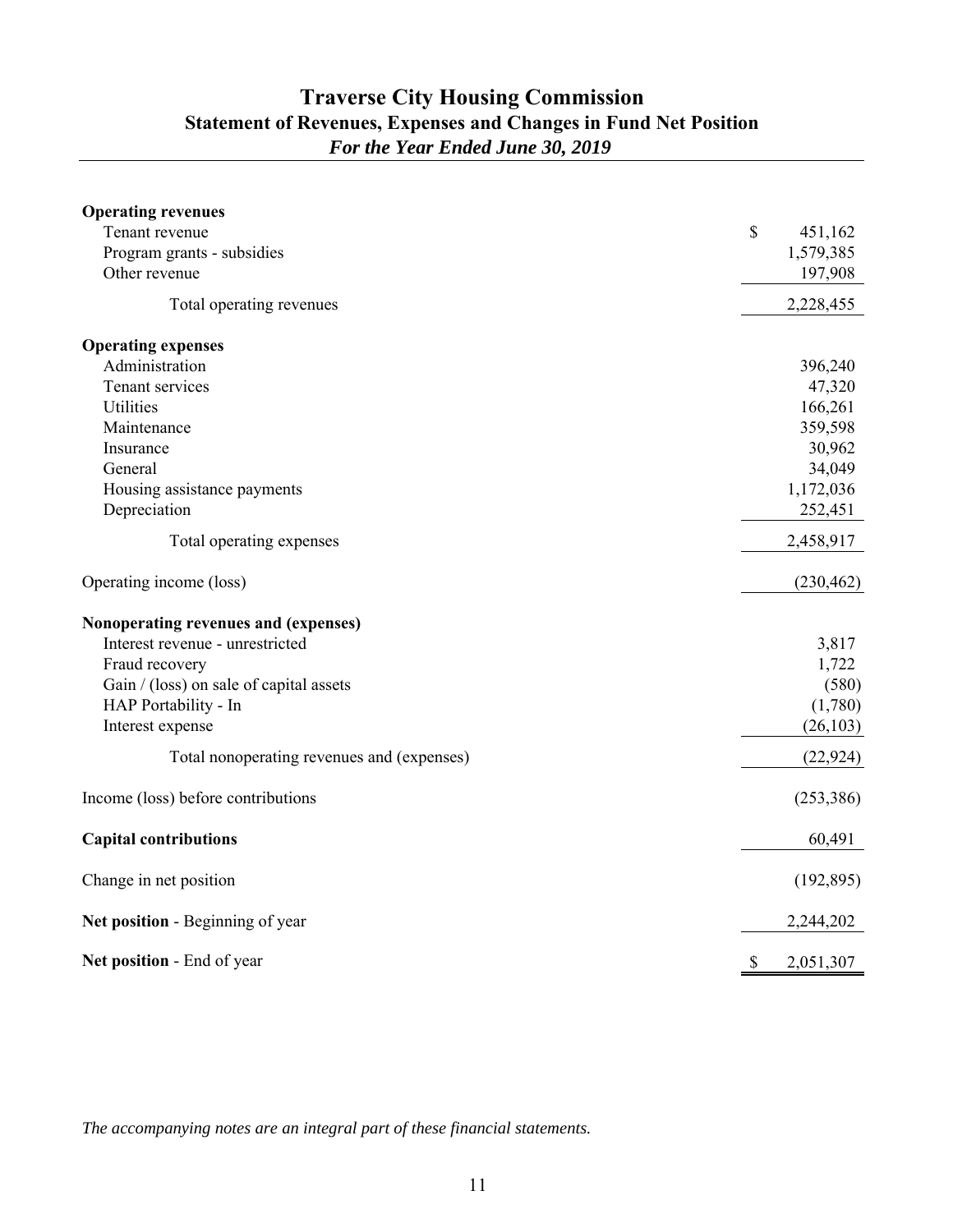#### **Traverse City Housing Commission Statement of Cash Flows** *For the Year Ended June 30, 2019*

| <b>Cash flows from operating activities</b>                                |              |             |
|----------------------------------------------------------------------------|--------------|-------------|
| Cash received from customers                                               | \$           | 598,425     |
| Cash received from grants and subsidies                                    |              | 1,579,385   |
| Cash payments to suppliers for goods and services                          |              | (1,694,555) |
| Cash payments for wages and related benefits                               |              | (455, 919)  |
| Net cash provided by (used in) operating activities                        |              | 27,336      |
| Cash flows from capital and related financing activities                   |              |             |
| Capital grants                                                             |              | 60,491      |
| Acquisition of capital assets                                              |              | (55,027)    |
| Interest paid on debt                                                      |              | (26, 103)   |
| Principal paid on debt                                                     |              | (64, 423)   |
| Net cash provided by (used in) capital and related financing activities    |              | (85,062)    |
| Cash flows from noncapital and related financing activities                |              |             |
| HAP Portability - In                                                       |              | (1,780)     |
| Fraud recovery                                                             |              | 1,722       |
| Net cash provided by (used in) noncapital and related financing activities |              | (58)        |
| Cash flows from investing activities                                       |              |             |
| Sale of investments                                                        |              | 30,914      |
| Investment income                                                          |              | 3,817       |
| Net cash provided by (used in) investing activities                        |              | 34,731      |
| Net increase (decrease) in cash and cash equivalents                       |              | (23,053)    |
| Cash and cash equivalents - beginning of year                              |              | 722,683     |
| Cash and cash equivalents - end of year                                    | $\mathbb{S}$ | 699,630     |
|                                                                            |              |             |
| Reconciliation of operating income (loss) to net                           |              |             |
| cash provided by (used in) operating activities<br>Operating income (loss) | \$           |             |
| Adjustments to reconcile operating income (loss) to net                    |              | (230, 462)  |
| cash provided by (used in) operating activities:                           |              |             |
| Depreciation                                                               |              | 252,451     |
| Changes in assets and liabilities                                          |              |             |
| Decrease (increase) in receivables                                         |              | (54,007)    |
| Decrease (increase) in prepaid expenses                                    |              | 28,209      |
| Increase (decrease) in accounts payable                                    |              | 24,958      |
| Increase (decrease) in accrued liabilities                                 |              | 2,825       |
| Increase (decrease) in tenant security deposits                            |              | 2,941       |
| Increase (decrease) in unearned revenue                                    |              | 421         |
| Net cash provided by (used in) operating activities                        | $\mathbb{S}$ | 27,336      |
|                                                                            |              |             |
| Reconciliation of cash and cash equivalents per the Statement of           |              |             |
| Net Position to the Statement of Cash Flows                                |              |             |
| Cash and cash equivalents                                                  | \$           | 571,538     |
| Cash and cash equivalents - restricted                                     |              | 89,358      |
| Cash - tenant security deposits                                            |              | 38,734      |
| Cash and cash equivalents - end of year                                    | \$           | 699,630     |

*The accompanying notes are an integral part of these financial statements.*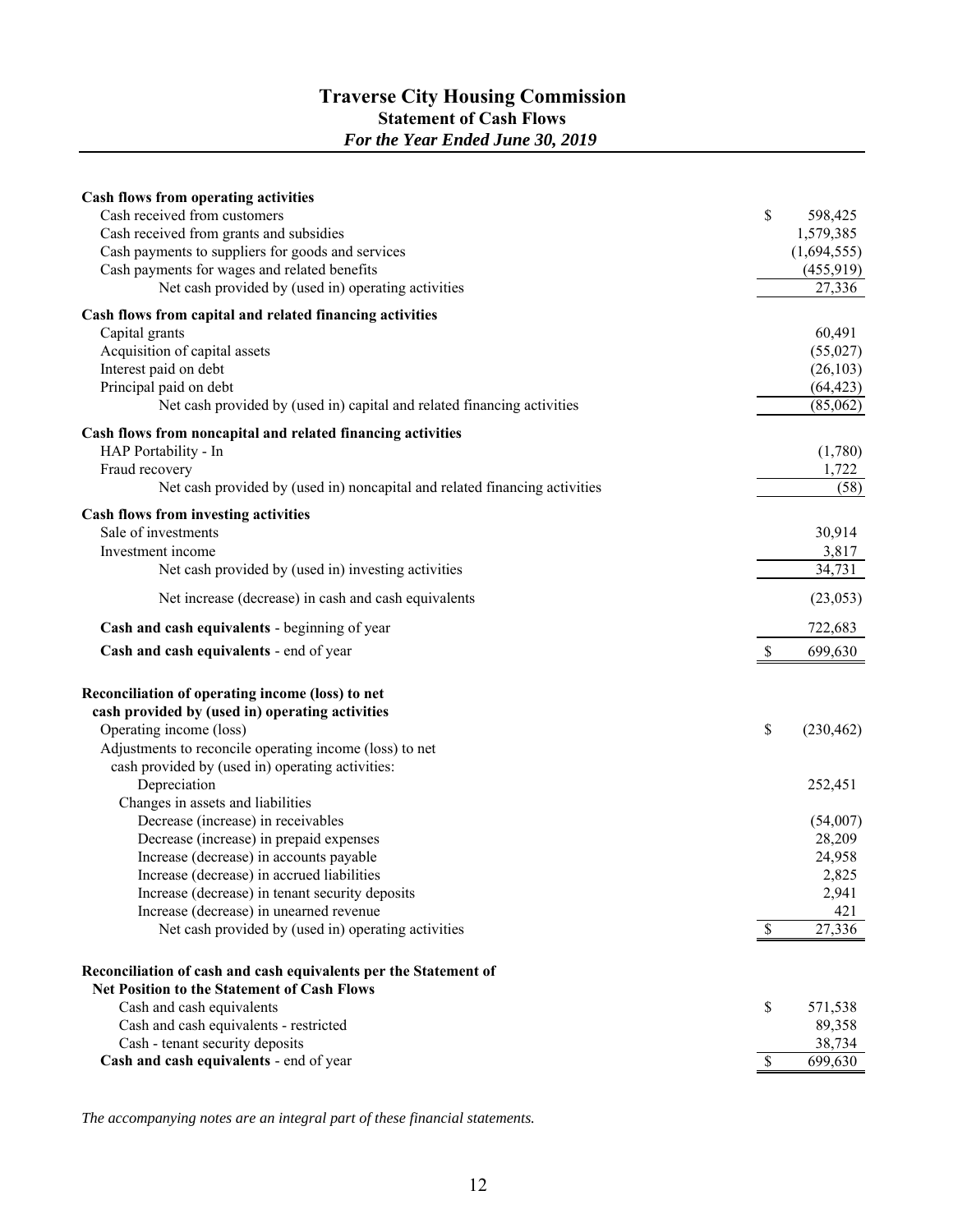#### **Notes to Financial Statements**

*For the Year Ended June 30, 2019* 

#### **NOTE A - SUMMARY OF SIGNIFICANT ACCOUNTING POLICIES**

The accounting policies adopted by the *Traverse City Housing Commission* (the "*Housing Commission*") conform to accounting principles generally accepted in the United States of America (U.S. GAAP) as applied to governmental entities.

The Housing Commission reports as a business-type activity, as defined by the Governmental Accounting Standards Board Statement No. 34, with programs and projects.

#### **Reporting Entity**

The *Traverse City Housing Commission* was formed by the Commission of the City of Traverse City, Michigan under Public Act 18 of 1933 of the State of Michigan. The Housing Commission operates under a Board of Commissioners appointed by the City Mayor. Members of the Housing Commission Board may be removed by the City only for cause. The Housing Commission determines its own budget (subject to federal approval), sets rental rates and may issue debt in its own name. The City is not responsible for deficits or liabilities of the Housing Commission. However, the Housing Commission makes annual payments "in lieu of taxes" to the City. Therefore, a financial benefit exists for the City, thereby requiring that the *Traverse City Housing Commission* be reported as a discrete component unit of the City of Traverse City, Michigan.

The Housing Commission's financial reporting entity is comprised of the special purpose government. In determining the financial reporting entity, the Housing Commission complies with the provisions of GASB Statement No. 14, as amended by GASB Statement No. 39, "*The Financial Reporting Entity*" and includes all component units, if any, of which the Housing Commission appoints a voting majority of the units' Board; the Housing Commission is either able to impose its will on the unit or a financial benefit or burden relationship exists. There are no agencies, organizations or activities that meet the criteria.

These financial statements include all activities of the Housing Commission, which include a Low Income Housing Program (136 units) and Section 8 Vouchers (208 units). These programs receive subsidies and annual contributions from the U.S. Department of Housing and Urban Development ("HUD").

#### **Measurement Focus and Basis of Presentation**

The economic resources measurement focus and the accrual basis of accounting are used in preparing the financial statements. Revenues are recorded when earned and expenses are recorded when a liability is incurred, regardless of the timing of related cash flows.

Proprietary funds distinguish operating revenues and expenses from nonoperating items. Operating revenues and expenses generally result from providing services and producing and delivering goods in connection with a proprietary fund's principal ongoing operations. The principal operating revenues of the Housing Commission are federal grants and charges to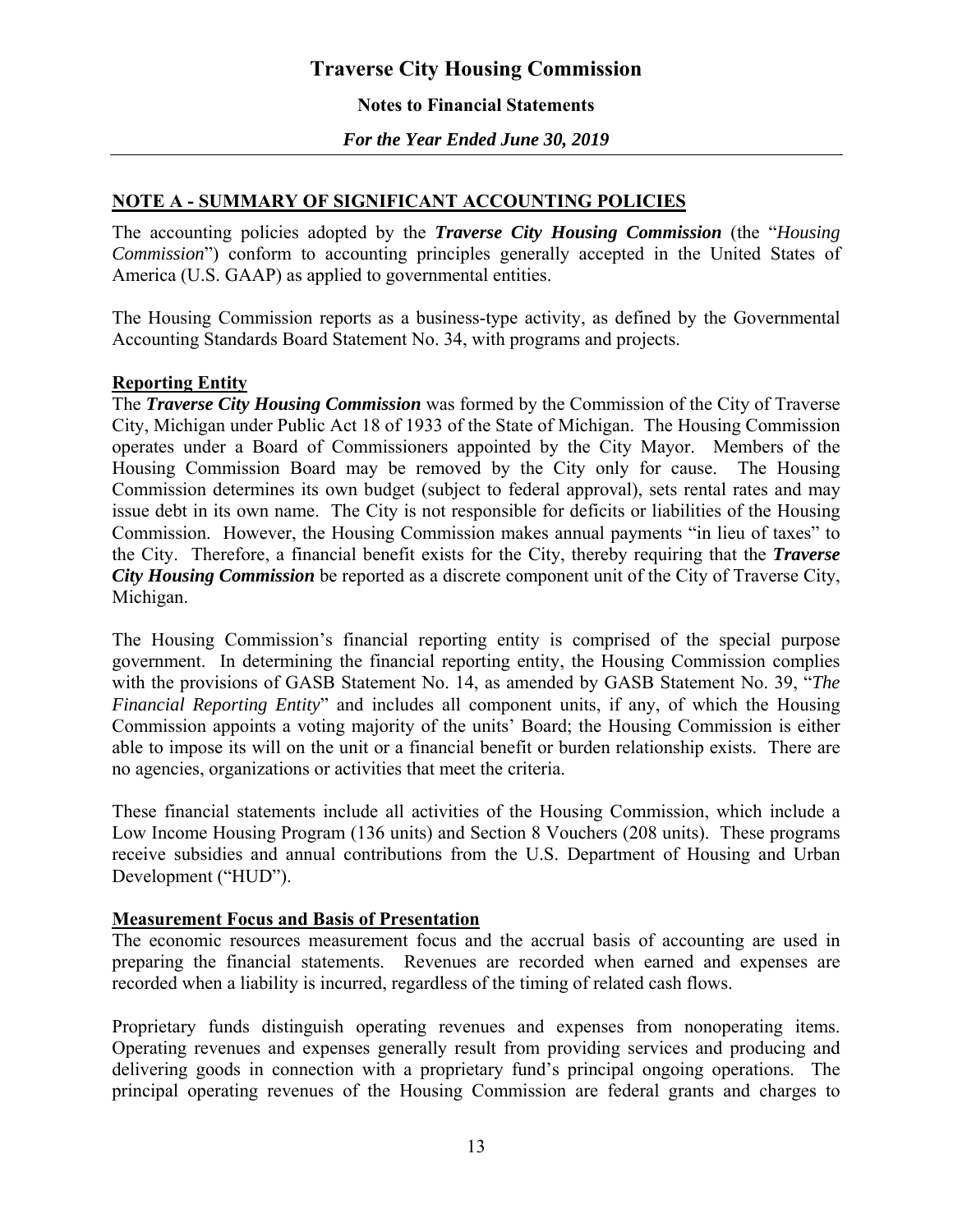#### **Notes to Financial Statements**

#### *For the Year Ended June 30, 2019*

customers for services. Operating expenses include housing assistance payments, administrative expenses, tenant services, utilities, maintenance, insurance and depreciation on capital assets. All revenues and expenses not meeting this definition are reported as nonoperating revenues and expenses. Following is a description of the Housing Commission's programs:

Project MI080000001 accounts for the revenue and related operations of the Public and Indian Housing grant and the Capital Fund Program.

14.871 Section 8 Housing Choice Vouchers Programs, accounts for the revenue and related operations of the Section 8 vouchers grant program.

When both restricted and unrestricted resources are available for use, it is the Housing Commission's policy to use restricted resources first, then unrestricted resources as they are needed.

#### **Assets, Liabilities and Equity**

#### **Cash and Cash Equivalents**

Cash and cash equivalents consist of cash on hand, deposits in demand and time deposit accounts, money market deposits and certificates of deposits with original maturities of less than 90 days.

Cash and cash equivalents – restricted on the Statement of Net Position has been restricted for unspent loan proceeds and FSS escrow.

#### **Receivables and Payables**

All receivables and payables are reported at their gross value and, where appropriate, are reduced by the estimated portion that is expected to be uncollectible.

#### **Prepaid Expenses**

Certain payments to vendors reflect costs applicable to future fiscal years and are recorded as prepaid expenses.

#### **Investment in Joint Venture**

The Housing Commission has a \$75,000 investment with TCWFH, LLC. of which it owns 51%. It is expected that TCWFH, LLC will not have any significant financial activity to report in the Housing Commission's financial statements.

#### **Capital Assets**

Capital assets, which include property, buildings and equipment, are reported in the financial statements. Capital assets are defined by the Housing Commission as assets with an initial, individual cost of more than \$1,500 and an estimated useful life in excess of two years. The costs of normal maintenance and repairs that do not add to the value of the asset or materially extend assets lives are not capitalized. Such assets are recorded at historical cost or estimated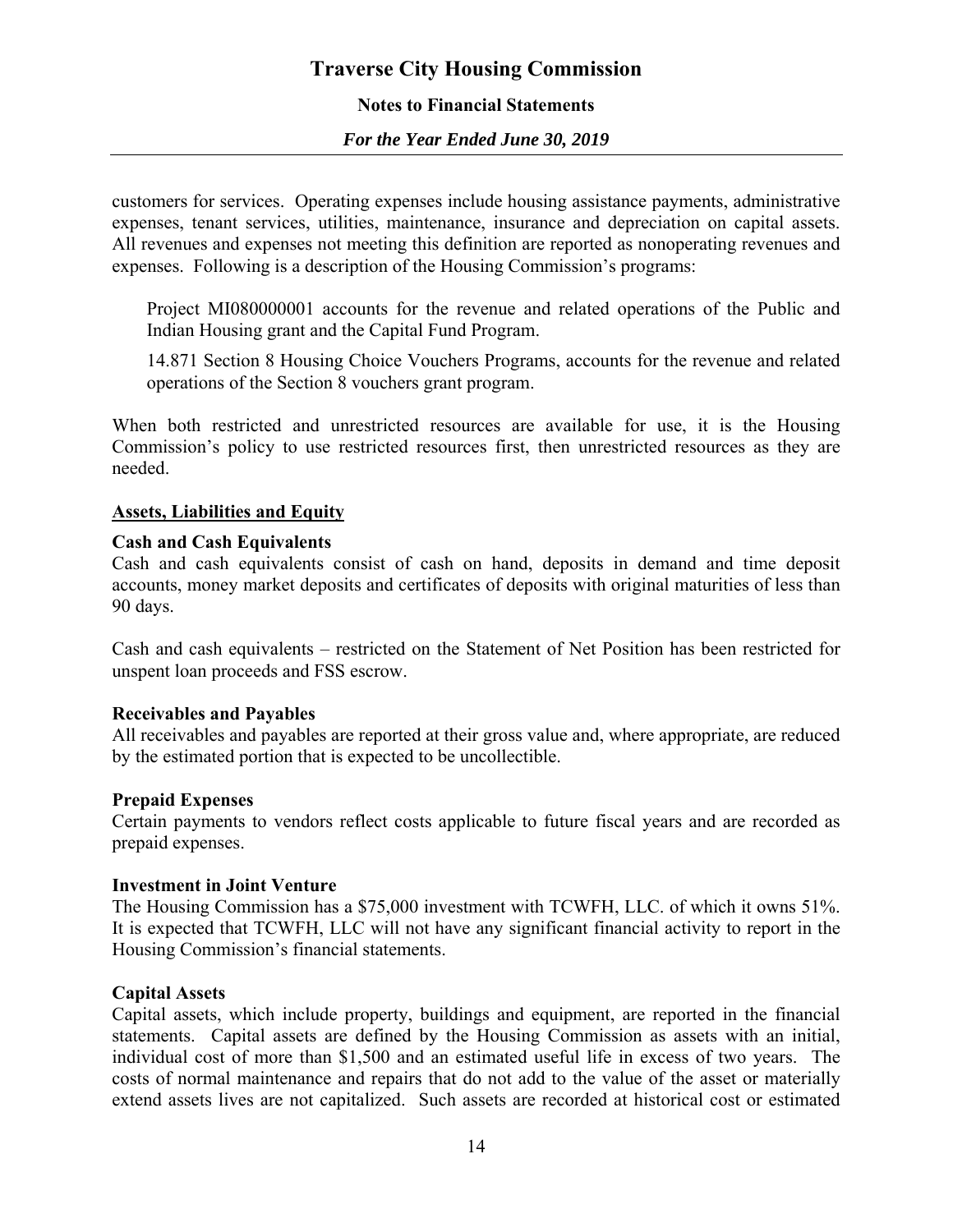**Notes to Financial Statements** 

*For the Year Ended June 30, 2019* 

historical cost if purchased or constructed. Donated capital assets are recorded at estimated fair market value at the date of donation.

Major outlays for capital assets and improvements are capitalized as projects are constructed. Interest incurred during the construction phase of capital assets of business-type activities is included as part of the capitalized value of the assets constructed.

Depreciation is recorded using the straight-line method over the following estimated useful lives:

| <b>Buildings</b>                                    | 10 to 40 years |
|-----------------------------------------------------|----------------|
| Furniture, equipment and machinery $-$ dwelling     | 7 years        |
| Furniture, equipment and machinery – administration | 5 to 10 years  |

#### **Compensated Absences**

It is the Housing Commission's policy to permit employees to accumulate a limited amount of earned but unused sick leave and vacation days. Employees of the Housing Commission are permitted to carryover 24 hours of unused sick days from one year to the next. Liabilities are recorded based on historical trends using short-term and long-term liabilities. Upon separation from the Housing Commission, employees will be paid their balance of unused vacation days.

#### **Other Current Liabilities**

This balance consists mainly of amounts held in the Family Self Sufficiency Escrow account.

#### **Unearned Revenue**

Unearned revenue represents tenant revenue for the subsequent year that was collected prior to the end of the current fiscal year.

#### **Equity**

Equity is classified as net position and reported as the following components:

*Net investment in capital assets* - Consists of capital assets, net of accumulated depreciation reduced by the outstanding balances of any bonds, mortgages, notes or other borrowing that are attributable to the acquisition, construction, or improvement of those assets.

*Restricted net position* – Consists of the Housing Commissions investment in ownership of TCWFH, LLC, a Michigan limited liability company. For the current year this amounted to \$75,000. The remaining \$26,865 consists of unspent loan proceeds.

*Unrestricted net position* - Consists of all other equity that does not meet the definition of "restricted" or "net investment in capital assets".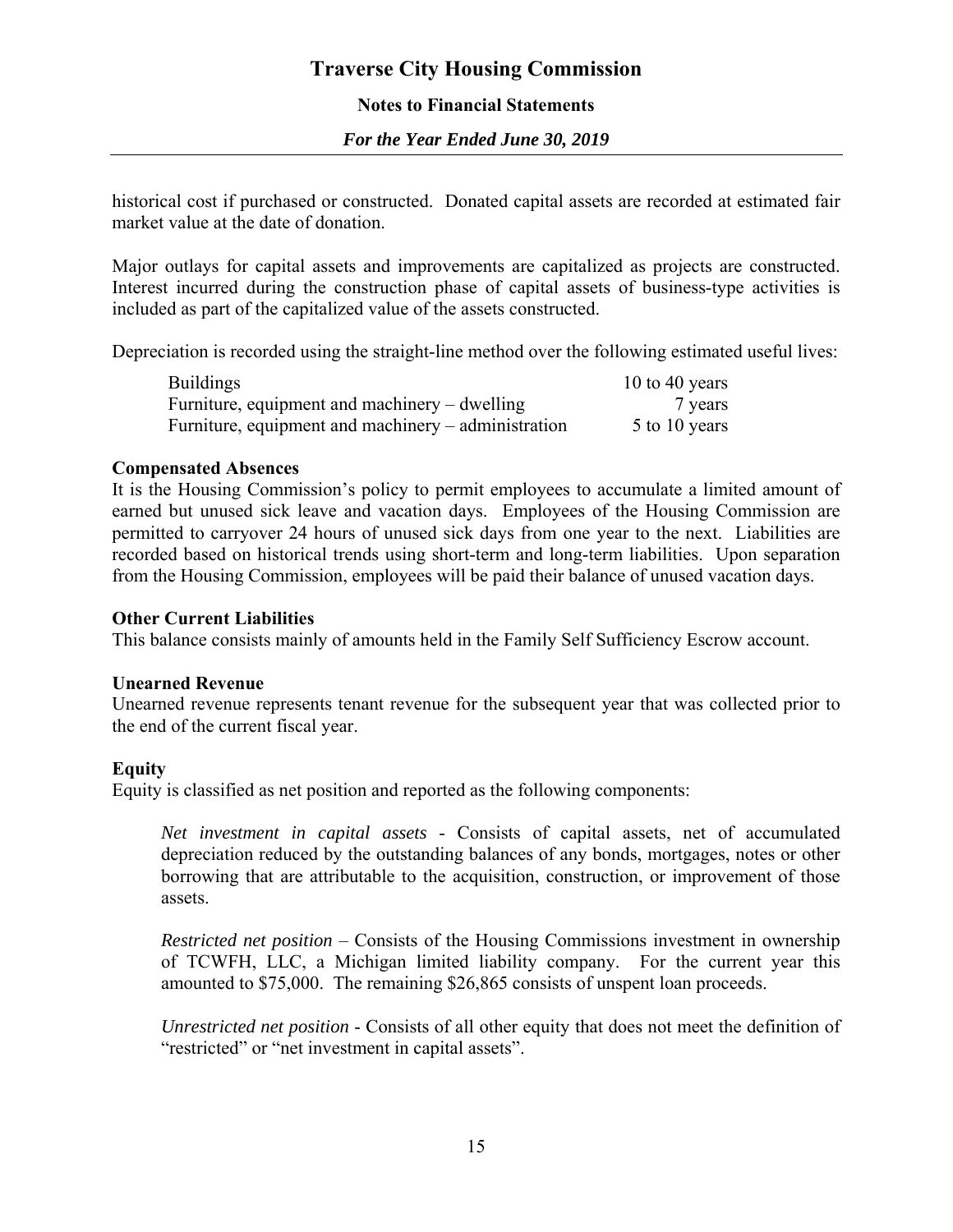#### **Notes to Financial Statements**

#### *For the Year Ended June 30, 2019*

#### **Revenues and Expenses**

Operating revenues and expenses are those that result from providing services and producing and delivering goods and/or services. Also included, all revenue and expenses not related to capital and related financing, noncapital financing, or investing activities. Expenses are classified as operating and nonoperating and are sub-classified by function, such as salaries, supplies, and contracted services.

#### **Estimates**

In preparing financial statements in conformity with U.S. GAAP, management is required to make estimates and assumptions that affect the reported amounts of assets and liabilities, the disclosures of contingent assets and liabilities at the date of the financial statements and the reported amounts of revenues and expenses during the reporting period. Actual results could differ from those estimates.

#### **NOTE B - DETAILED NOTES ON TRANSACTION CLASSES / ACCOUNTS**

#### **Deposits and Investments**

At year-end, the carrying amount of the Housing Commission's deposits was as follows:

|                                                                  |    | Carrying<br>Amount |  |
|------------------------------------------------------------------|----|--------------------|--|
| <b>Financial Statement Captions</b><br>Cash and cash equivalents | \$ | 571,538            |  |
| Cash and cash equivalents – restricted                           |    | 89,358             |  |
| Cash – tenant security deposits                                  |    | 38,734             |  |
| Investments                                                      |    | 53,281             |  |
| Total                                                            |    | 752,911            |  |
| Notes to Financial Statements                                    |    |                    |  |
| Cash on hand                                                     | \$ | 281                |  |
| Demand deposits (checking)                                       |    | 699,349            |  |
| Certificates of deposit                                          |    | 53,281             |  |
| Total                                                            |    | 752,911            |  |

#### **Deposit and Investment Risk**

State law limits the allowable investments and the maturities of some of the allowable investments as identified in the following list of authorized investments.

- Bonds, securities, other obligations and repurchase agreements of the United States, or an agency or instrumentality of the United States
- Certificates of deposit, savings accounts, deposit accounts or depository receipts of a qualified financial institution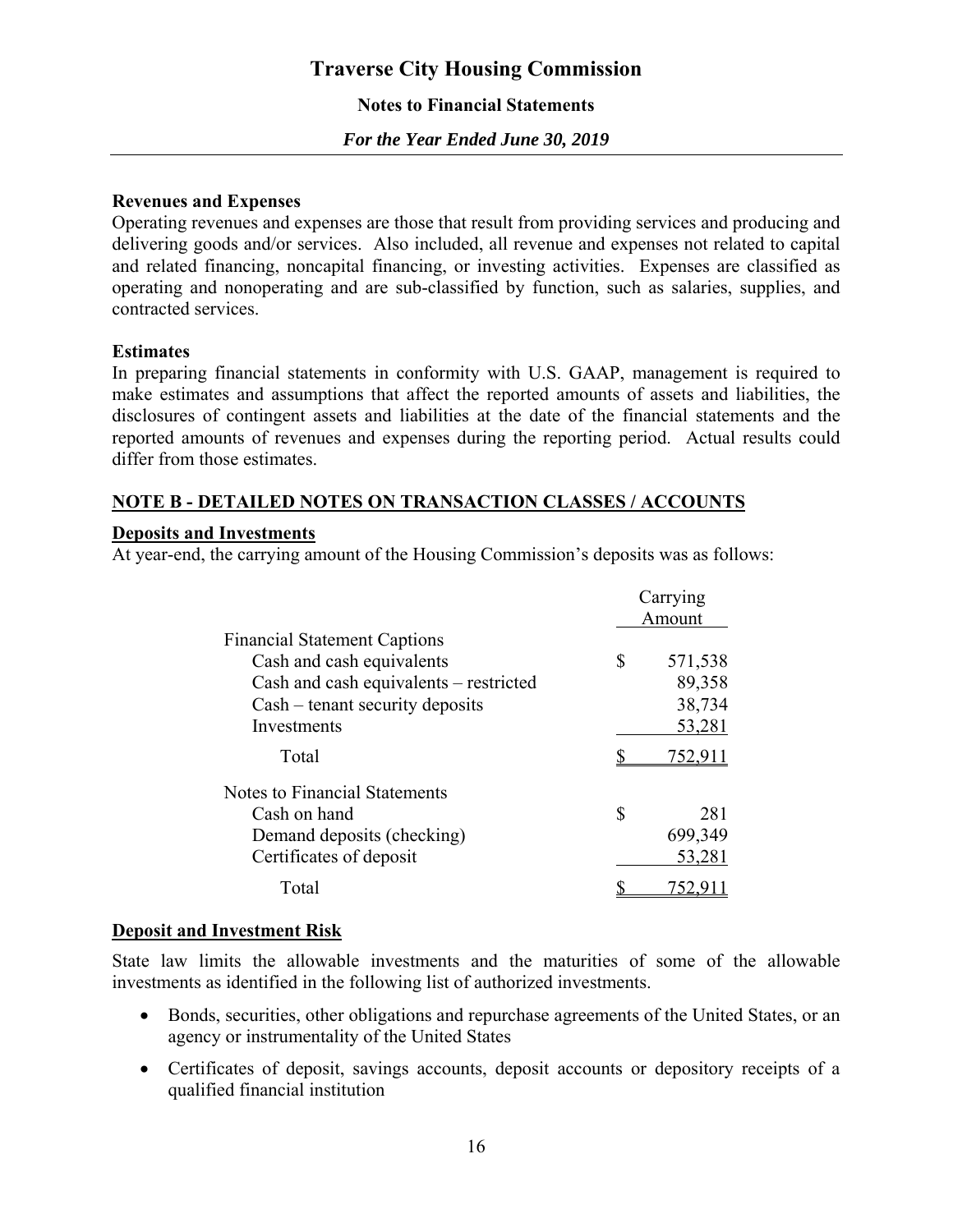#### **Notes to Financial Statements**

#### *For the Year Ended June 30, 2019*

- Commercial paper rated at the time of purchase within the 2 highest classifications established by not less than 2 standard rating services and that matures not more than 270 days after the date of purchase
- Bankers acceptances of United States banks
- Obligations of the State of Michigan and its political subdivisions that, at the time of purchase are rated as investment grade by at least one standard rating service
- Mutual funds registered under the investment company act of 1940 with the authority to purchase only investment vehicles that are legal for direct investment by a public corporation
- External investment pools as authorized by Public Act 20 as amended through December 31, 1997

#### Inter*est Rate Risk*

The Housing Commission's investment policy does not have specific limits in excess of State law on investment maturities as a means of managing its exposure to fair value losses arising from increasing interest rates.

#### *Credit Risk*

The Housing Commission's investment policy does not have specific limits in excess of State law on investment credit risk. At year-end, the Housing Commission had no investments and was therefore, not exposed to credit risk.

#### *Custodial Credit Risk – Deposits*

Custodial credit risk is the risk that in the event of a bank failure, the Housing Commission's deposits may not be returned. State law does not require and the Housing Commission does not have a policy for deposit custodial credit risk. At year-end, the Housing Commission's entire bank balance of \$744,043 was not exposed to custodial credit risk because it was insured under FDIC.

#### *Concentration of Credit Risk*

State law limits allowable investments but does not limit concentration of credit risk. The Housing Commission's investment policy does not have specific limits in excess of State law on concentration of credit risk. At year-end, The Housing Commission had no investments and was therefore, not exposed to concentration of credit risk.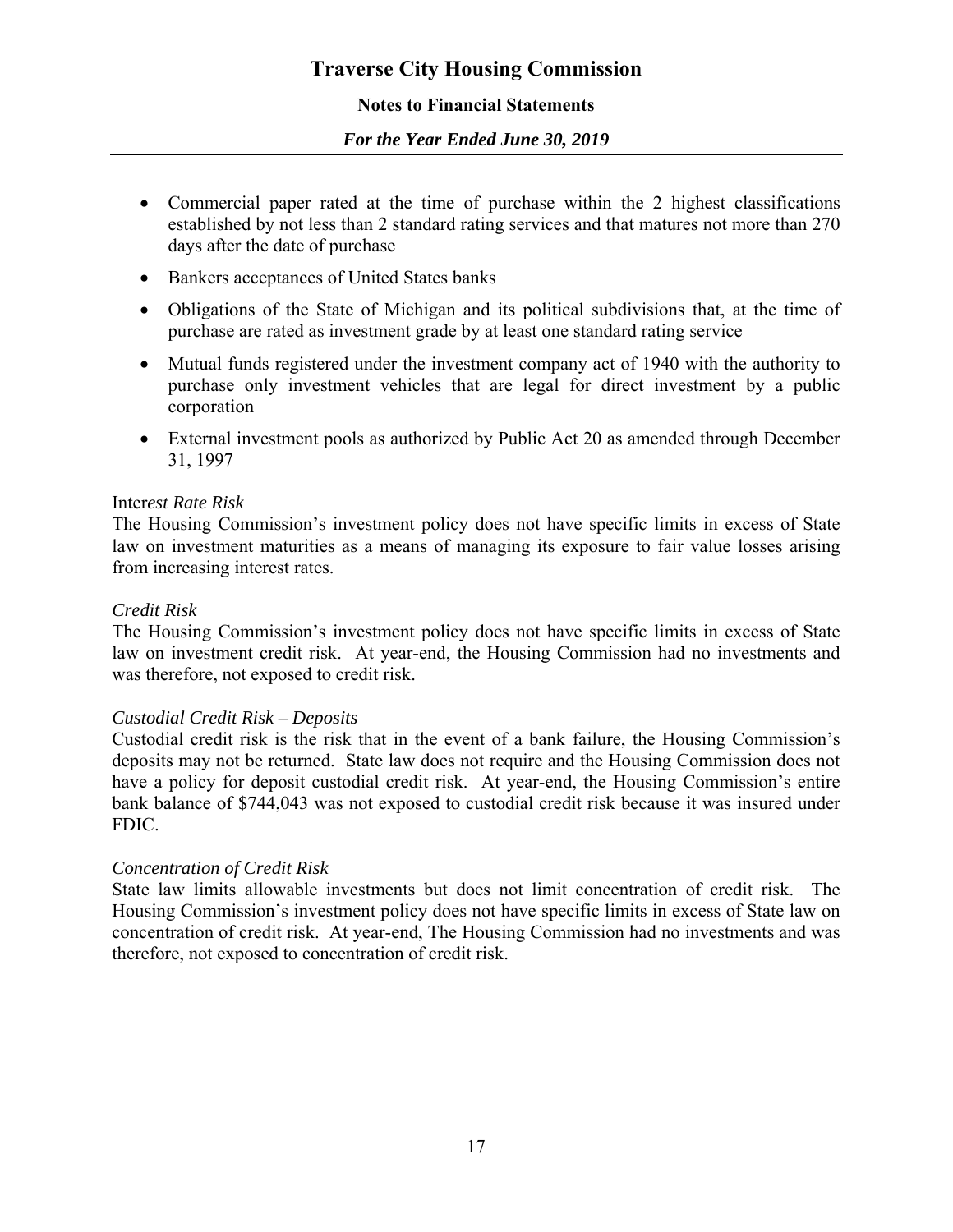### **Notes to Financial Statements**

*For the Year Ended June 30, 2019* 

#### **Accounts Receivable**

The balance in accounts receivable was comprised of the following:

| Due from HUD                    | 29,237  |
|---------------------------------|---------|
| Tenant receivables              | 11,360  |
| Allowance for doubtful accounts | (6,538) |
| Interest receivable             | 529     |
| Miscellaneous receivable        | 25,729  |
| Total receivables, net          |         |

## **Capital Assets**

Capital asset activity for the year was as follows:

|                                        | Beginning<br>Balance | Additions    | Disposals | Ending<br>Balance |
|----------------------------------------|----------------------|--------------|-----------|-------------------|
| Capital assets not being depreciated   |                      |              |           |                   |
| Land                                   | \$<br>297,665        | <sup>S</sup> | $-$ \$    | \$<br>297,665     |
| Capital assets being depreciated       |                      |              |           |                   |
| Buildings and improvements             | 8,293,857            | 49,841       |           | 8,343,698         |
| Furniture, equipment and               |                      |              |           |                   |
| machinery – dwelling                   | 101,578              | 5,186        | (3,037)   | 103,727           |
| Furniture, equipment and               |                      |              |           |                   |
| $machinery - administration$           | 259,468              |              |           | 259,468           |
| Total capital assets being depreciated | 8,654,903            | 55,027       | (3,037)   | 8,706,893         |
| Less accumulated depreciation          | (6,896,454)          | (252, 451)   | 2,457     | (7, 146, 448)     |
| Net capital assets being depreciated   | 1,758,449            | (197, 424)   | (580)     | 1,560,445         |
| Total net capital assets               | 2,056,114            | (197, 424)   | (580)     | 1,858,110         |

#### **Long-term Debt**

Following is a summary of changes in long-term debt for the year:

|                              |            |           |                          |               | Amount   |
|------------------------------|------------|-----------|--------------------------|---------------|----------|
|                              |            |           |                          |               | Due      |
|                              | Beginning  |           |                          | Ending        | Within   |
|                              | Balance    | Additions | Deductions               | Balance       | One Year |
| HUD loan                     | 405,805 \$ |           | (33,213)<br><sup>S</sup> | 372,592<br>\$ | 34,895   |
| Lease / purchase agreement   | 152,826    |           | (31,210)                 | 121,616       | 32,705   |
| Accrued compensated absences | 8,809      | 346       |                          | 9,155         | 7,137    |
| Total                        | 567,440    | 346       | (64,423                  | 503,363       | 74,737   |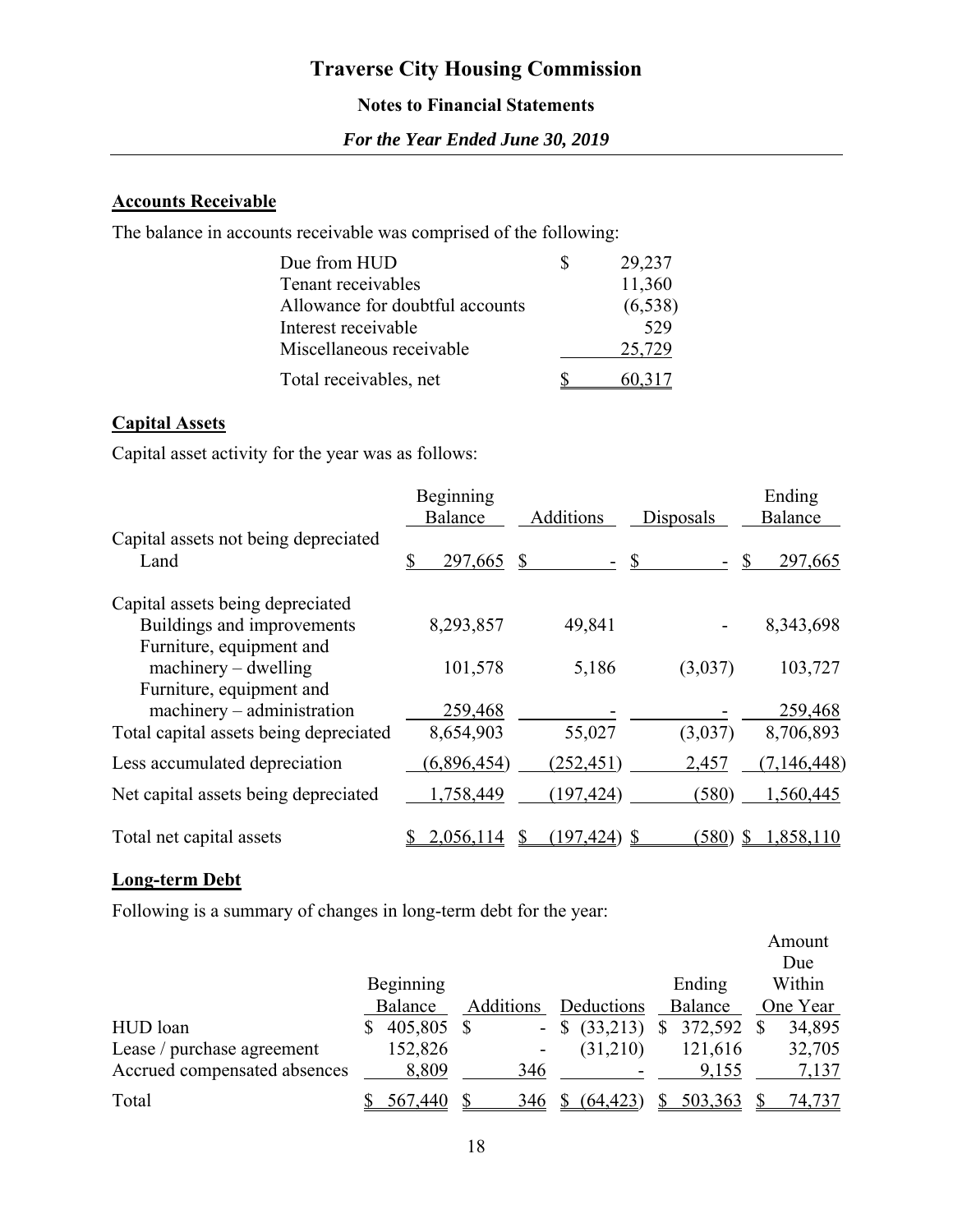**Notes to Financial Statements** 

*For the Year Ended June 30, 2019* 

The HUD loan was entered into in 2008, has an interest rate of 4.95% and matures in 2028. The lease purchase agreement was entered into in 2013 for the purpose of acquiring energy performance equipment, has an interest rate of 2.3% and matures in 2022.

Maturities of the HUD loan and lease purchase agreements are as follows:

| June 30,  |                    |         |           | Interest |
|-----------|--------------------|---------|-----------|----------|
| 2020      | \$                 | 67,600  | \$        | 22,900   |
| 2021      |                    | 70,962  |           | 19,539   |
| 2022      |                    | 74,490  |           | 16,010   |
| 2023      |                    | 59,107  |           | 12,420   |
| 2024      |                    | 42,518  |           | 10,035   |
| 2025-2028 |                    | 179,531 |           | 17,547   |
|           |                    |         |           | 98,451   |
|           | <b>Year Ending</b> |         | Principal |          |

#### **NOTE C - OTHER INFORMATION**

#### **Concentration of Revenue**

The Housing Commission is dependent upon HUD to fund its operations through operating subsidies and capital funding grants. Total revenue received from HUD for 2019 and 2018 was \$1,639,876 or 71% and \$1,473,619 or 68% of revenue, respectively.

#### **Contingencies**

Under the terms of certain Federal and State grants, periodic audits are required and certain costs may be questioned as not representing appropriate expenditures under the terms of the grants. Such audits could lead to reimbursement to the grantor agencies. Housing Commission management believes disallowances, if any, would be minimal.

#### **Risk Management**

The Housing Commission is exposed to various risks of loss related to torts, theft of, damage to and destruction of assets, errors and omissions, injuries to employees and natural disasters. The Housing Commission maintains commercial insurance covering each of these risks of loss. Management believes such coverage is sufficient to preclude any significant uninsured losses to the Housing Commission. Settled claims have not exceeded this commercial coverage in any of the past three fiscal years.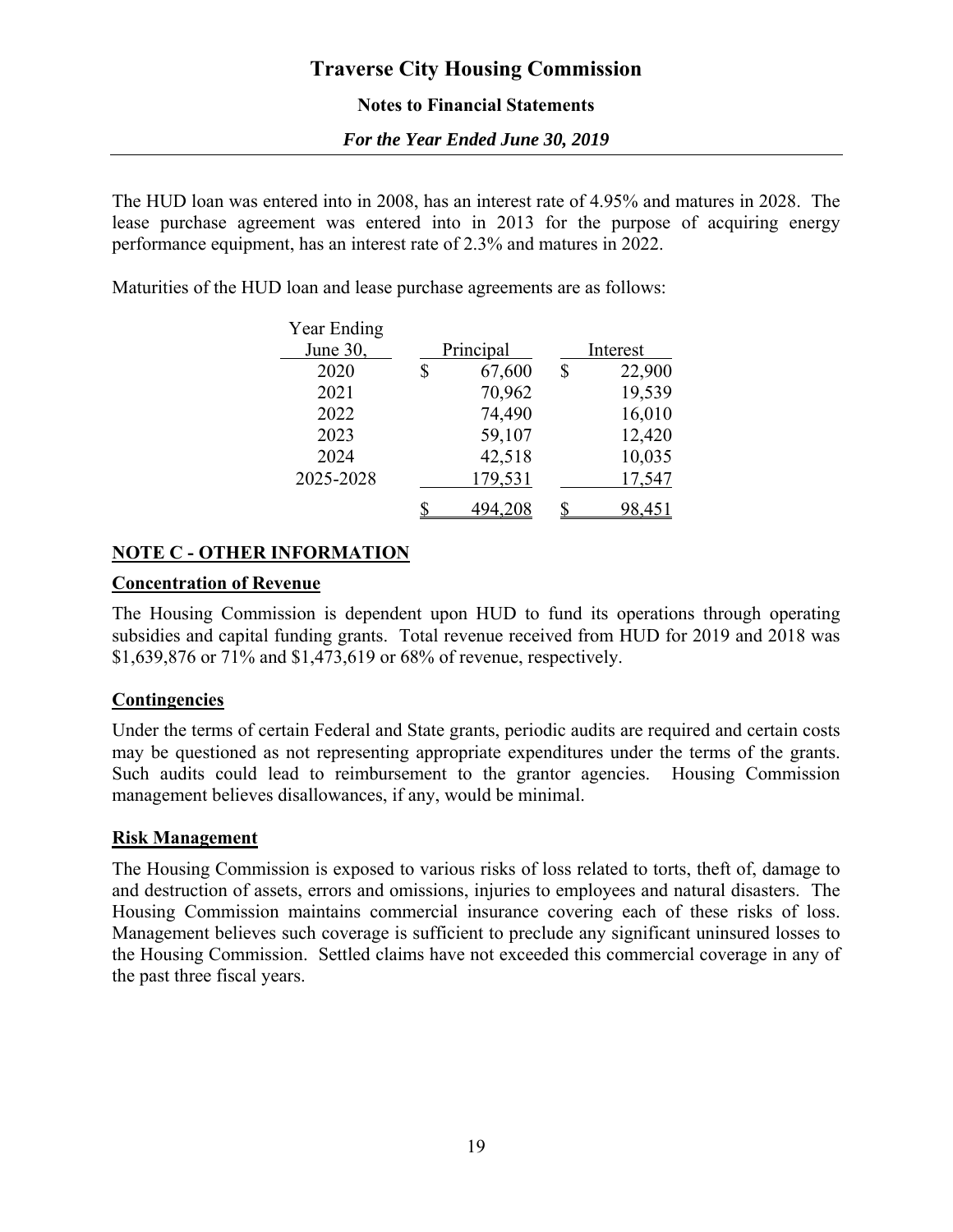#### **Notes to Financial Statements**

*For the Year Ended June 30, 2019* 

#### **Employee Benefit Plan**

The Housing Commission participates in a 457 Deferred Compensation Pension Plan covering full-time employees that have completed a six-month probation period. Employees are not required to contribute to the Plan, however, if they do participate, the Housing Commission matches the employee contribution to the Plan up to 3% of the employees gross salary. Once a year, the Housing Commission contributes 4% of gross wages to the Plan for all full-time employees, whether or not they participate. Upon separation, accrued funds remain the property of the employee. During the fiscal year the Housing Commission contributed a total of \$20,158 and employees contributed \$10,790 to the Plan.

#### **Capital Fund Program**

The Housing Commission is awarded Capital Fund Program (CFP) grants on a calendar year basis from HUD. The Housing Commission is required to obligate each of the CFP grant years within two years of receiving the award and is required to expend those funds within four years. The following CFP grant years were expended and recognized as revenue and / or capital contributions during the year:

| CFP Grant | Amount       |  |
|-----------|--------------|--|
| Year      | Expended     |  |
| 2016      | \$<br>52,554 |  |
| 2017      | 7,937        |  |
| Total     | 60.4         |  |

♦ ♦ ♦ ♦ ♦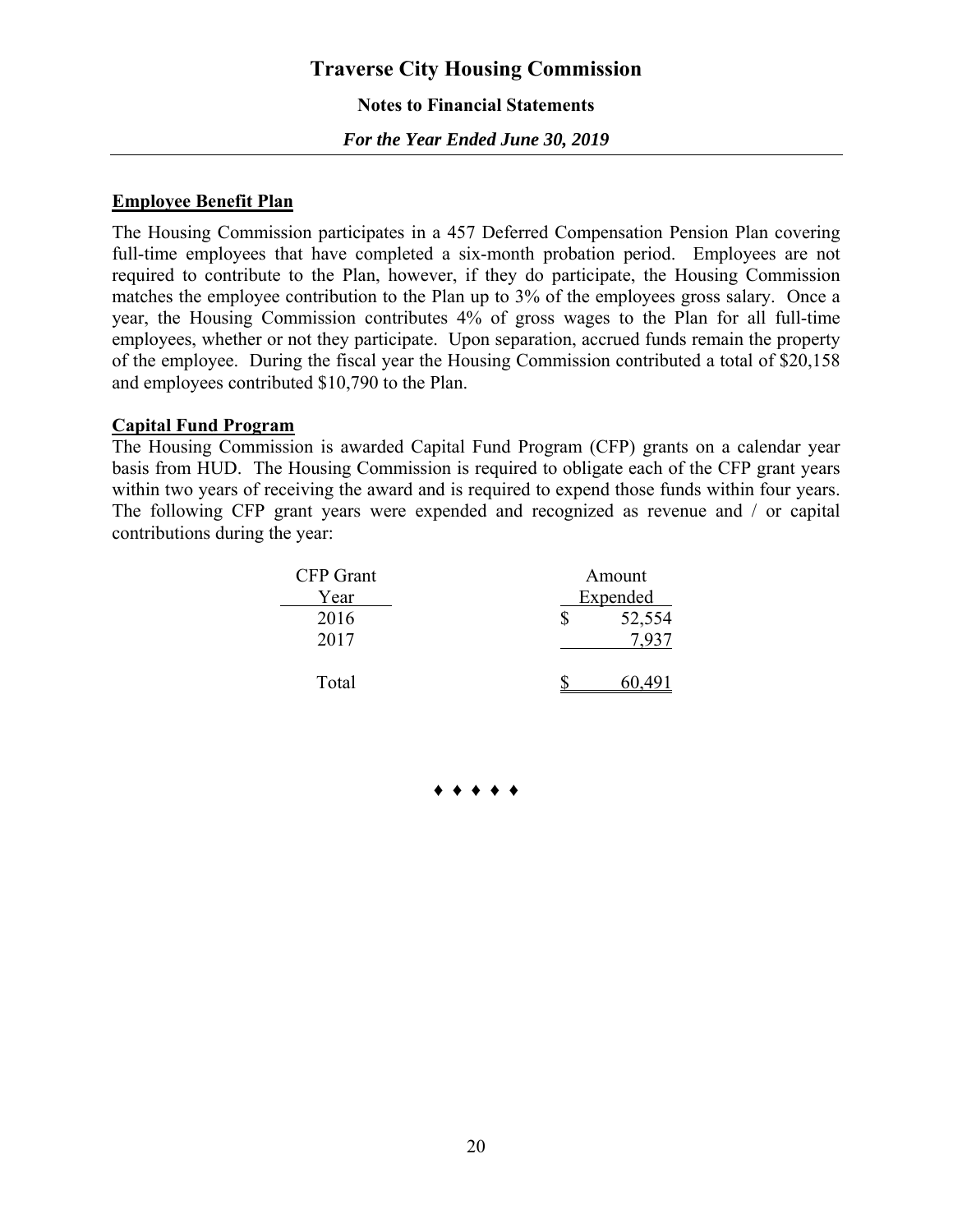#### **Traverse City Housing Commission Financial Data Schedule Project Balance Sheet** *June 30, 2019*

| Line<br>Item# | <b>Account Description</b>                                                  | Project<br>MI080000001 |
|---------------|-----------------------------------------------------------------------------|------------------------|
| 111           | Cash - Unrestricted                                                         | \$<br>454,166          |
| 112           | Cash - Restricted - Modernization and Development                           | 26,865                 |
| 114           | Cash - Tenant Security Deposits                                             | 38,734                 |
| 100           | Total Cash                                                                  | 519,765                |
|               |                                                                             |                        |
| 122           | Accounts Receivable - HUD Other Projects                                    | 7,937                  |
| 125           | Accounts Receivable - Miscellaneous                                         | 23,949                 |
| 126           | Accounts Receivable - Tenants                                               | 11,360                 |
| 126.1         | Allowance for Doubtful Accounts - Tenants                                   | (6, 538)               |
| 129           | Accrued Interest Receivable                                                 | 529                    |
| 120           | Total Receivables, Net of Allowances for Doubtful Accounts                  | 37,237                 |
| 131           | Investments - Unrestricted                                                  | 53,281                 |
| 142           | Prepaid Expenses and Other Assets                                           | 474                    |
| 144           | Inter Program Due From                                                      | 5,233                  |
|               |                                                                             |                        |
| 150           | <b>Total Current Assets</b>                                                 | 615,990                |
| 161           | Land                                                                        | 297,665                |
| 162           | <b>Buildings</b>                                                            | 8,343,698              |
| 163           | Furniture, Equipment & Machinery - Dwellings                                | 103,727                |
| 164           | Furniture, Equipment & Machinery - Administration                           | 253,411                |
| 166           | Accumulated Depreciation                                                    | (7, 141, 189)          |
| 160           | Total Capital Assets, Net of Accumulated Depreciation                       | 1,857,312              |
| 176           | Investment in Joint Venture                                                 | 75,000                 |
| 180           | <b>Total Noncurrent Assets</b>                                              | 1,932,312              |
| 290           | <b>Total Assets</b>                                                         | -S<br>2,548,302        |
|               |                                                                             |                        |
| 312           | Accounts Payable $\leq$ 90 Days                                             | \$<br>31,686           |
| 321           | Accrued Wage/Payroll Taxes Payable                                          | 11,009                 |
| 322           | Accrued Compensated Absences - Current Portion                              | 4,841                  |
| 333           | Accounts Payable - Other Government                                         | 26,993                 |
| 341           | <b>Tenant Security Deposits</b>                                             | 38,734                 |
| 342           | <b>Unearned Revenues</b>                                                    | 4,479                  |
| 343           | Current Portion of Long-term Debt - Capital Projects/Mortgage Revenue Bonds | 67,600                 |
| 346           | Accrued Liabilities - Other                                                 | 9,686                  |
| 310           | <b>Total Current Liabilities</b>                                            | 195,028                |
| 351           | Long-term Debt, Net of Current - Capital Projects/Mortgage Revenue          | 426,608                |
| 354           | Accrued Compensated Absences - Noncurrent                                   |                        |
|               | <b>Total Noncurrent Liabilities</b>                                         | 1,570<br>428,178       |
| 350           |                                                                             |                        |
| 300           | <b>Total Liabilities</b>                                                    | 623,206                |
| 508.4         | Net Investment in Capital Assets                                            | 1,363,104              |
| 511.4         | <b>Restricted Net Position</b>                                              | 101,865                |
| 512.4         | <b>Unrestricted Net Position</b>                                            | 460,127                |
| 513           | Total Equity - Net Assets / Position                                        | 1,925,096              |
| 600           | Total Liab., Def. Inflow of Res., and Equity - Net Assets / Position        | \$<br>2,548,302        |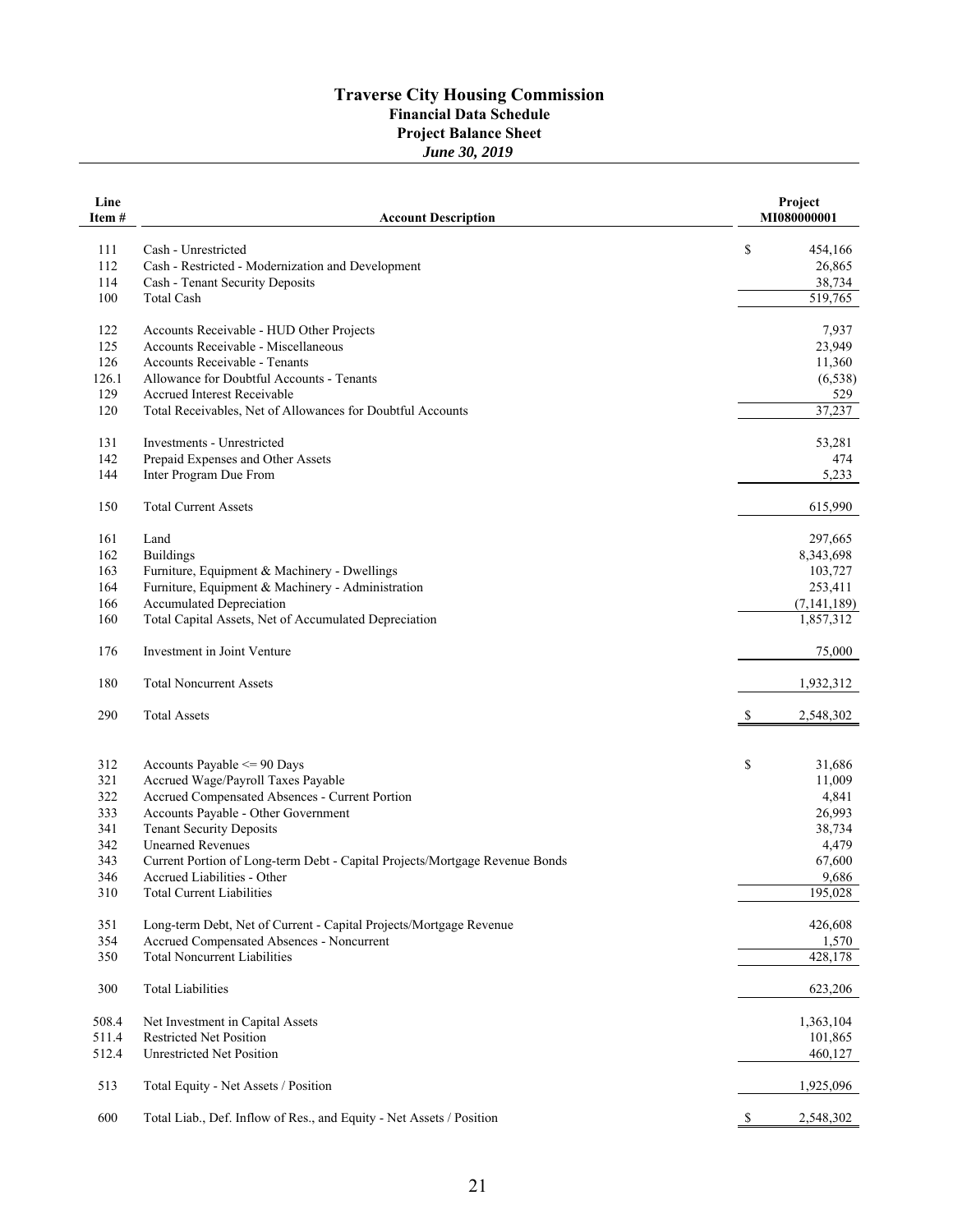#### **Traverse City Housing Commission Financial Data Schedule Project Income Statement**

*For the Year Ended June 30, 2019*

| Line<br>Item#  | <b>Account Description</b>                                       |              | <b>Total</b><br>Projects | Project<br>MI080000001 | Operating<br><b>Fund Program</b> | <b>Capital Fund</b><br>Program |
|----------------|------------------------------------------------------------------|--------------|--------------------------|------------------------|----------------------------------|--------------------------------|
| 70300          | Net Tenant Rental Revenue                                        | $\mathbb{S}$ | 449,517                  | \$<br>449,517          | \$<br>449,517                    | $\mathbb{S}$                   |
| 70400          | Tenant Revenue - Other                                           |              | 1,645                    | 1,645                  | 1,645                            |                                |
| 70500          | <b>Total Tenant Revenue</b>                                      |              | 451,162                  | 451,162                | 451,162                          | $\overline{\phantom{a}}$       |
| 70600          | HUD PHA Operating Grants                                         |              | 246,769                  | 246,769                | 246,769                          |                                |
| 70610          | Capital Grants                                                   |              | 60,491                   | 60,491                 |                                  | 60,491                         |
| 71100          | Investment Income - Unrestricted                                 |              | 3,817                    | 3,817                  | 3,817                            |                                |
| 71500          | Other Revenue                                                    |              | 196,128                  | 196,128                | 196,128                          |                                |
| 71600          | Gain or Loss on Sale of Capital Assets                           |              | (580)                    | (580)                  | (580)                            |                                |
| 70000          | <b>Total Revenue</b>                                             |              | 957,787                  | 957,787                | 897,296                          | 60,491                         |
| 91100          | Administrative Salaries                                          |              | 125,546                  | 125,546                | 125,546                          |                                |
| 91200          | <b>Auditing Fees</b>                                             |              | 4,200                    | 4,200                  | 4,200                            |                                |
| 91400          | Advertising and Marketing                                        |              | 82                       | 82                     | 82                               |                                |
| 91500          | Employee Benefit Contributions - Administrative                  |              | 41,116                   | 41,116                 | 41,116                           |                                |
| 91600          | Office Expenses                                                  |              | 39,928                   | 39,928                 | 39,928                           |                                |
| 91700          | Legal Expense                                                    |              | 17,971                   | 17,971                 | 17,971                           |                                |
| 91800          | Travel                                                           |              | 6,558                    | 6,558                  | 6,558                            |                                |
| 91900          | Other                                                            |              | 6,348                    | 6,348                  | 6,348                            |                                |
| 91000          | Total Operating - Administrative                                 |              | 241,749                  | 241,749                | 241,749                          | $\overline{\phantom{a}}$       |
|                |                                                                  |              |                          |                        |                                  |                                |
| 92400          | Tenant Services - Other                                          |              | 47,320                   | 47,320                 | 47,320                           |                                |
| 92500          | <b>Total Tenant Services</b>                                     |              | 47,320                   | 47,320                 | 47,320                           | $\overline{\phantom{a}}$       |
|                |                                                                  |              |                          |                        |                                  |                                |
| 93100          | Water                                                            |              | 19,820                   | 19,820                 | 19,820                           |                                |
| 93200          | Electricity                                                      |              | 125,999                  | 125,999                | 125,999                          |                                |
| 93300<br>93000 | Gas<br><b>Total Utilities</b>                                    |              | 20,442<br>166,261        | 20,442<br>166,261      | 20,442<br>166,261                | $\overline{\phantom{m}}$       |
|                |                                                                  |              |                          |                        |                                  |                                |
| 94100          | Ordinary Maintenance and Operations - Labor                      |              | 130,157                  | 130,157                | 130,157                          |                                |
| 94200          | Ordinary Maintenance and Operations - Materials and Other        |              | 39,324                   | 39,324                 | 39,324                           |                                |
| 94300          | Ordinary Maintenance and Operations - Contracts                  |              | 144,794                  | 144,794                | 144,794                          |                                |
| 94500          | Employee Benefit Contributions - Ordinary Maintenance            |              | 40,797                   | 40,797                 | 40,797                           |                                |
| 94000          | Total Maintenance                                                |              | 355,072                  | 355,072                | 355,072                          | $\sim$                         |
|                |                                                                  |              |                          |                        |                                  |                                |
| 96140          | All Other Insurance                                              |              | 30,962                   | 30,962                 | 30,962                           |                                |
| 96100          | <b>Total Insurance Premiums</b>                                  |              | 30,962                   | 30,962                 | 30,962                           | $\sim$                         |
|                |                                                                  |              |                          |                        |                                  |                                |
| 96210          | Compensated Absences                                             |              | (1,165)                  | (1,165)                | (1,165)                          |                                |
| 96300          | Payments in Lieu of Taxes                                        |              | 26,993                   | 26,993                 | 26,993                           |                                |
| 96400          | Bad Debt - Tenant Rents                                          |              | 6,366                    | 6,366                  | 6,366                            |                                |
| 96000          | <b>Total Other General Expenses</b>                              |              | 32,194                   | 32,194                 | 32,194                           | $\overline{\phantom{a}}$       |
| 96710          | Interest on Mortgage (or Bonds) Payable                          |              | 19,341                   | 19,341                 |                                  | 19,341                         |
| 96720          | Interest on Notes Payable (Short and Long Term)                  |              | 6,762                    | 6,762                  | 6,762                            |                                |
| 96700          | Total Interest Expense and Amortization Cost                     |              | 26,103                   | 26,103                 | 6,762                            | 19,341                         |
|                |                                                                  |              |                          |                        |                                  |                                |
| 96900          | <b>Total Operating Expenses</b>                                  |              | 899,661                  | 899,661                | 880,320                          | 19,341                         |
| 97000          | Excess of Operating Revenue over Operating Expenses              |              | 58,126                   | 58,126                 | 16,976                           | 41,150                         |
| 97100          | <b>Extraordinary Maintenance</b>                                 |              | 4,526                    | 4,526                  | 4,526                            |                                |
| 97400          | Depreciation Expense                                             |              | 251,883                  | 251,883                | 251,089                          | 794                            |
| 90000          | <b>Total Expenses</b>                                            |              | 1,156,070                | 1,156,070              | 1,135,935                        | 20,135                         |
| 10000          | Excess (Deficiency) of Total Revenue Over (Under) Total Expenses |              | (198, 283)               | (198, 283)             | (238, 639)                       | 40,356                         |
| 11020          | Required Annual Debt Principal Payments                          |              | 64,424                   | 64,424                 | 31,211                           | 33,213                         |
| 11030          | <b>Beginning Equity</b>                                          |              | 2,123,379                | 2,123,379              | 2,123,379                        |                                |
| 11190          | Unit Months Available                                            |              | 1,620                    | 1,620                  | 1,620                            |                                |
| 11210          | Number of Unit Months Leased                                     |              | 1,612                    | 1,612                  | 1,612                            |                                |
| 11270          | Excess Cash                                                      |              | 306,978                  | 306,978                | 306,978                          |                                |
|                |                                                                  |              |                          |                        |                                  |                                |
| 11620          | <b>Building Purchases</b>                                        |              | 7,937                    | 7,937                  |                                  | 7,937                          |
| 13510          | CFFP Debt Service Payments                                       |              | 52,554                   | 52,554                 |                                  | 52,554                         |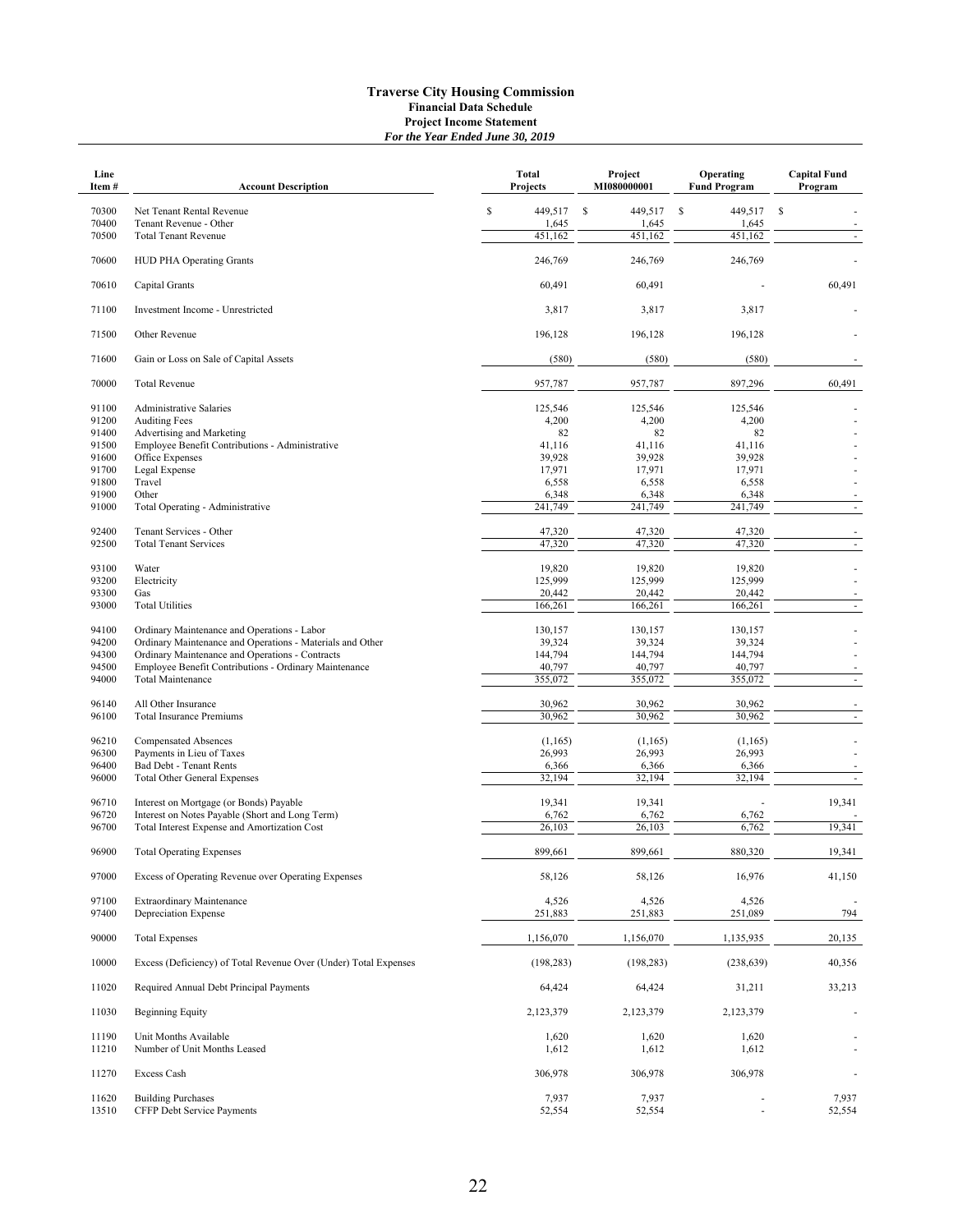## **Financial Data Schedule**

## **Program Financials - Balance Sheet**

*June 30, 2019*

| Line<br>Item# | <b>Account Description</b>                                           | 14.871<br><b>Housing</b><br><b>Choice</b><br><b>Vouchers</b> |
|---------------|----------------------------------------------------------------------|--------------------------------------------------------------|
| 111           | Cash - Unrestricted                                                  | \$<br>117,372                                                |
| 115           | Cash - Restricted for Payment of Current Liabilities                 | 62,493                                                       |
| 100           | <b>Total Cash</b>                                                    | 179,865                                                      |
| 122           | Accounts Receivable - HUD Other Projects                             | 21,300                                                       |
| 125           | Accounts Receivable - Miscellaneous                                  | 1,780                                                        |
| 120           | Total Receivables, Net of Allowances for Doubtful Accounts           | 23,080                                                       |
| 150           | <b>Total Current Assets</b>                                          | 202,945                                                      |
| 164           | Furniture, Equipment & Machinery - Administration                    | 6,057                                                        |
| 166           | <b>Accumulated Depreciation</b>                                      | (5,259)                                                      |
| 160           | Total Capital Assets, Net of Accumulated Depreciation                | 798                                                          |
| 180           | <b>Total Noncurrent Assets</b>                                       | 798                                                          |
| 290           | <b>Total Assets</b>                                                  | 203,743                                                      |
| 312           | Accounts Payable $\leq$ 90 Days                                      | \$<br>3,432                                                  |
| 321           | Accrued Wage/Payroll Taxes Payable                                   | 3,630                                                        |
| 322           | Accrued Compensated Absences - Current Portion                       | 2,296                                                        |
| 345           | Other Current Liabilities                                            | 62,493                                                       |
| 347           | Inter Program - Due To                                               | 5,233                                                        |
| 310           | <b>Total Current Liabilities</b>                                     | 77,084                                                       |
| 354           | Accrued Compensated Absences - Noncurrent                            | 448                                                          |
| 350           | <b>Total Noncurrent Liabilities</b>                                  | 448                                                          |
| 300           | <b>Total Liabilities</b>                                             | 77,532                                                       |
| 508.4         | Net Investment in Capital Assets                                     | 798                                                          |
| 512.4         | <b>Unrestricted Net Position</b>                                     | 125,413                                                      |
| 513           | Total Equity - Net Assets / Position                                 | 126,211                                                      |
| 600           | Total Liab., Def. Inflow of Res., and Equity - Net Assets / Position | \$<br>203,743                                                |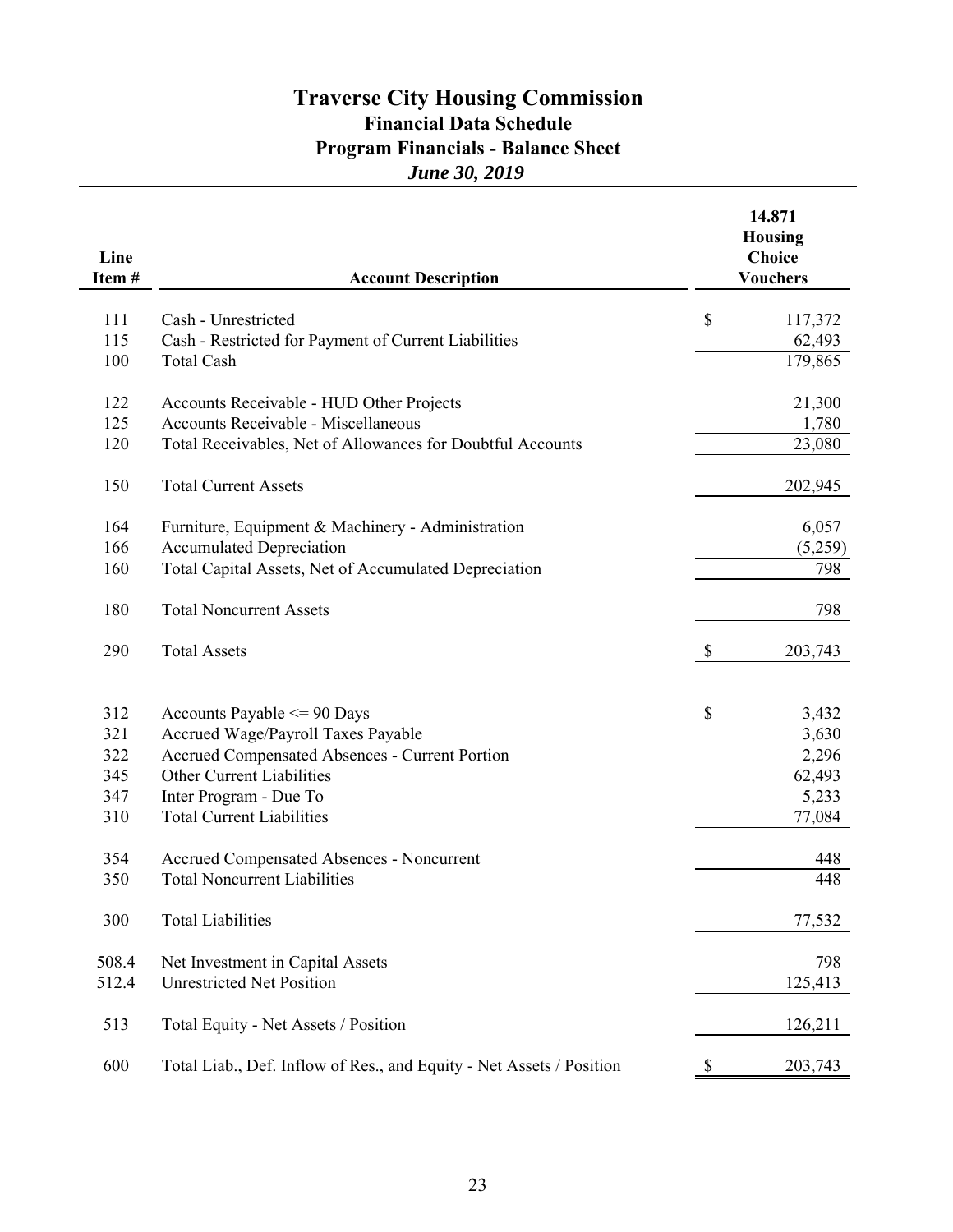## **Traverse City Housing Commission Financial Data Schedule Program Financials - Income Statement** *For the Year Ended June 30, 2019*

| Line<br>Item#  | <b>Account Description</b>                                       | 14.871<br><b>Housing</b><br><b>Choice</b><br><b>Vouchers</b> |
|----------------|------------------------------------------------------------------|--------------------------------------------------------------|
| 70600          | <b>HUD PHA Operating Grants</b>                                  | \$<br>1,332,616                                              |
| 71400          | Fraud Recovery                                                   | 1,722                                                        |
| 71500          | Other Revenue                                                    | 1,780                                                        |
| 70000          | <b>Total Revenue</b>                                             | 1,336,118                                                    |
| 91100<br>91200 | <b>Administrative Salaries</b><br><b>Auditing Fees</b>           | 87,577<br>1,800                                              |
| 91400          | Advertising and Marketing                                        | 180                                                          |
| 91500          | Employee Benefit Contributions - Administrative                  | 33,551                                                       |
| 91600          | Office Expenses                                                  | 20,820                                                       |
| 91700          | Legal Expenses                                                   | 439                                                          |
| 91800          | Travel                                                           | 2,130                                                        |
| 91900          | Other                                                            | 7,994                                                        |
| 91000          | Total Operating - Administrative                                 | 154,491                                                      |
| 96200          | Other General Expenses                                           | 344                                                          |
| 96210          | <b>Compensated Absences</b>                                      | 1,511                                                        |
| 96000          | <b>Total Other General Expenses</b>                              | 1,855                                                        |
| 96900          | <b>Total Operating Expenses</b>                                  | 156,346                                                      |
| 97000          | Excess of Operating Revenue over Operating Expenses              | 1,179,772                                                    |
| 97300          | Housing Assistance Payments                                      | 1,172,036                                                    |
| 97350          | HAP Portability-In                                               | 1,780                                                        |
| 97400          | Depreciation Expense                                             | 568                                                          |
| 90000          | <b>Total Expenses</b>                                            | 1,330,730                                                    |
| 10000          | Excess (Deficiency) of Total Revenue Over (Under) Total Expenses | 5,388                                                        |
| 11030          | <b>Beginning Equity</b>                                          | 120,823                                                      |
| 11170          | Administrative Fee Equity                                        | 126,211                                                      |
| 11180          | Housing Assistance Payments Equity                               |                                                              |
| 11190          | Unit Months Available                                            | 2,116                                                        |
| 11210          | Number of Unit Months Leased                                     | 2,113                                                        |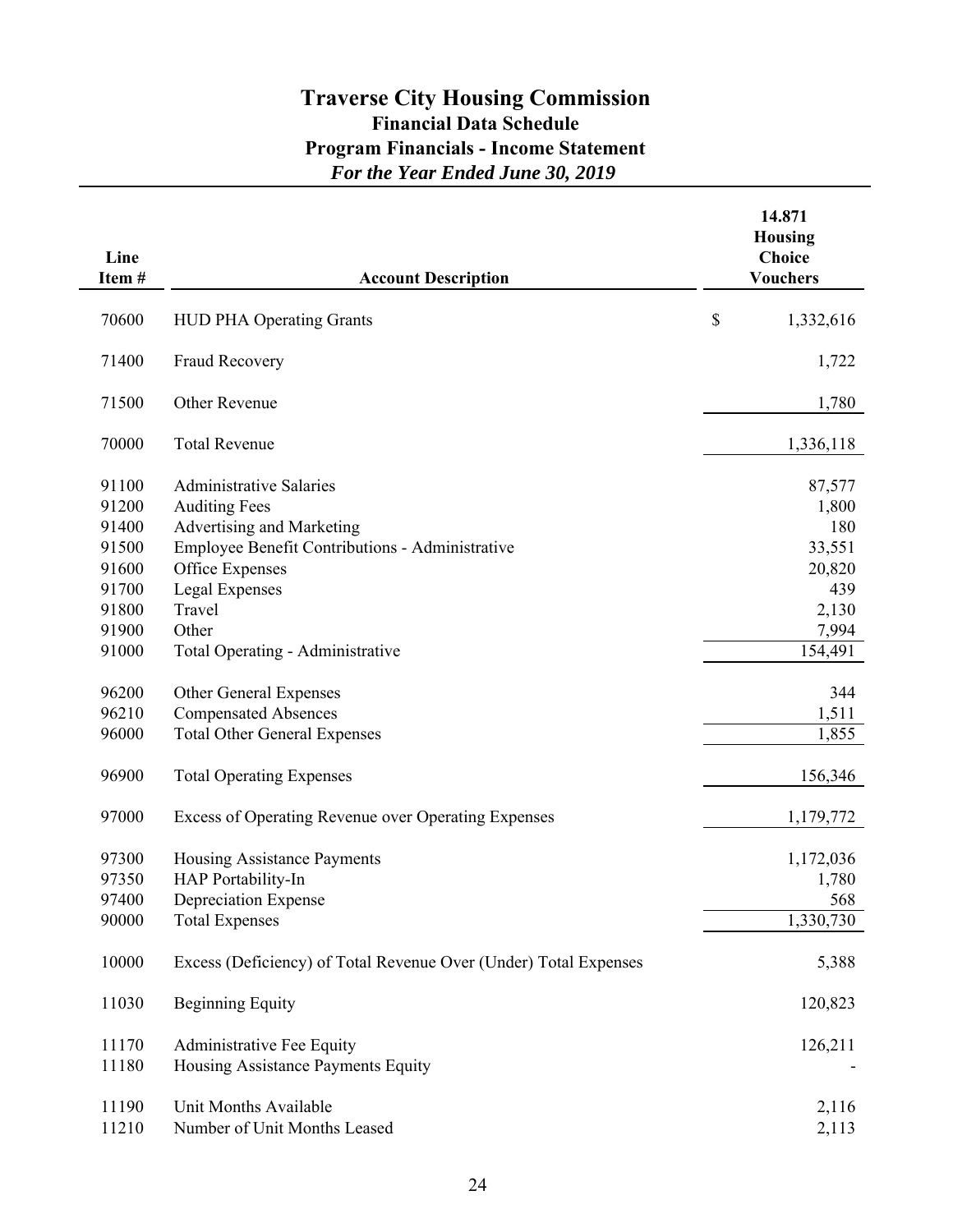#### **Financial Data Schedule**

**PHA Financial Data - Balance Sheet**

*June 30, 2019*

| Line<br>Item# | <b>Account Description</b>                                                                | Project<br><b>Totals</b> | Program<br><b>Totals</b> | Subtotal        | Total            |
|---------------|-------------------------------------------------------------------------------------------|--------------------------|--------------------------|-----------------|------------------|
|               |                                                                                           |                          |                          |                 |                  |
| 111           | Cash - Unrestricted                                                                       | \$<br>454,166            | \$<br>117,372            | \$<br>571,538   | 571,538<br>\$    |
| 112           | Cash - Restricted - Modernization and Development                                         | 26,865                   |                          | 26,865          | 26,865           |
| 114           | Cash - Tenant Security Deposits                                                           | 38,734                   |                          | 38,734          | 38,734           |
| 115           | Cash - Restricted for Payment of Current Liabilities                                      |                          | 62,493                   | 62,493          | 62,493           |
| 100           | <b>Total Cash</b>                                                                         | 519,765                  | 179,865                  | 699,630         | 699,630          |
|               |                                                                                           |                          |                          |                 |                  |
| 122           | Accounts Receivable - HUD Other Projects                                                  | 7,937                    | 21,300                   | 29,237          | 29,237           |
| 125           | Accounts Receivable - Miscellaneous                                                       | 23,949                   | 1,780                    | 25,729          | 25,729           |
| 126           | Accounts Receivable - Tenants                                                             | 11,360                   |                          | 11,360          | 11,360           |
| 126.1         | Allowance for Doubtful Accounts - Tenants                                                 | (6, 538)                 |                          | (6, 538)        | (6, 538)         |
| 129<br>120    | Accrued Interest Receivable<br>Total Receivables, Net of Allowances for Doubtful Accounts | 529<br>37,237            | 23,080                   | 529<br>60,317   | 529<br>60,317    |
|               |                                                                                           |                          |                          |                 |                  |
| 131           | Investments - Unrestricted                                                                | 53,281                   |                          | 53,281          | 53,281           |
| 142           | Prepaid Expenses and Other Assets                                                         | 474                      |                          | 474             | 474              |
| 144           | Inter Program Due From                                                                    | 5,233                    |                          | 5,233           | 5,233            |
|               |                                                                                           |                          |                          |                 |                  |
| 150           | <b>Total Current Assets</b>                                                               | 615,990                  | 202,945                  | 818,935         | 818,935          |
| 161           | Land                                                                                      | 297,665                  |                          | 297,665         | 297,665          |
| 162           | <b>Buildings</b>                                                                          | 8,343,698                |                          | 8,343,698       | 8,343,698        |
| 163           | Furniture, Equipment & Machinery - Dwellings                                              | 103,727                  |                          | 103,727         | 103,727          |
| 164           | Furniture, Equipment & Machinery - Administration                                         | 253,411                  | 6,057                    | 259,468         | 259,468          |
| 166           | <b>Accumulated Depreciation</b>                                                           | (7, 141, 189)            | (5,259)                  | (7, 146, 448)   | (7, 146, 448)    |
| 160           | Total Capital Assets, Net of Accumulated Depreciation                                     | 1,857,312                | 798                      | 1,858,110       | 1,858,110        |
| 176           | Investment in Joint Venture                                                               | 75,000                   |                          | 75,000          | 75,000           |
| 180           | <b>Total Noncurrent Assets</b>                                                            | 1,932,312                | 798                      | 1,933,110       | 1,933,110        |
|               |                                                                                           |                          |                          |                 |                  |
| 290           | <b>Total Assets</b>                                                                       | \$ 2,548,302             | 203,743<br>\$            | \$2,752,045     | 2,752,045        |
|               |                                                                                           |                          |                          |                 |                  |
| 312           | Accounts Payable <= 90 Days                                                               | \$<br>31,686             | \$<br>3,432              | \$<br>35,118    | \$<br>35,118     |
| 321           | Accrued Wage/Payroll Taxes Payable                                                        | 11,009                   | 3,630                    | 14,639<br>7,137 | 14,639           |
| 322           | Accrued Compensated Absences - Current Portion                                            | 4,841                    | 2,296                    |                 | 7,137            |
| 333           | Accounts Payable - Other Government<br><b>Tenant Security Deposits</b>                    | 26,993                   |                          | 26,993          | 26,993<br>38,734 |
| 341<br>342    | <b>Unearned Revenues</b>                                                                  | 38,734<br>4,479          |                          | 38,734<br>4,479 | 4,479            |
| 343           | Current Portion of Long-term Debt - Capital Projects/                                     |                          |                          |                 |                  |
|               | Mortgage Revenue Bonds                                                                    | 67,600                   |                          | 67,600          | 67,600           |
| 345           | Other Current Liabilities                                                                 |                          | 62,493                   | 62,493          | 62,493           |
| 346           | Accrued Liabilities - Other                                                               | 9,686                    |                          | 9,686           | 9,686            |
| 347           | Inter Program - Due To                                                                    |                          | 5,233                    | 5,233           | 5,233            |
| 310           | <b>Total Current Liabilities</b>                                                          | 195,028                  | 77,084                   | 272,112         | 272,112          |
|               |                                                                                           |                          |                          |                 |                  |
| 351           | Long-term Debt, Net of Current - Capital Projects/<br>Mortgage Revenue Bonds              | 426,608                  |                          | 426,608         | 426,608          |
| 354           | Accrued Compensated Absences - Noncurrent                                                 | 1,570                    | 448                      | 2,018           | 2,018            |
| 350           | <b>Total Noncurrent Liabilities</b>                                                       | 428,178                  | 448                      | 428,626         | 428,626          |
|               |                                                                                           |                          |                          |                 |                  |
| 300           | <b>Total Liabilities</b>                                                                  | 623,206                  | 77,532                   | 700,738         | 700,738          |
| 508.4         | Net Investment in Capital Assets                                                          | 1,363,104                | 798                      | 1,363,902       | 1,363,902        |
| 511.4         | <b>Restricted Net Position</b>                                                            | 101,865                  |                          | 101,865         | 101,865          |
| 512.4         | Unrestricted Net Position                                                                 | 460,127                  | 125,413                  | 585,540         | 585,540          |
| 513           | Total Equity - Net Assets / Position                                                      | 1,925,096                | 126,211                  | 2,051,307       | 2,051,307        |
| 600           | Total Liab., Def. Inflow of Res., and Equity - Net Assets / Position                      | \$2,548,302              | 203,743<br>\$            | \$2,752,045     | \$2,752,045      |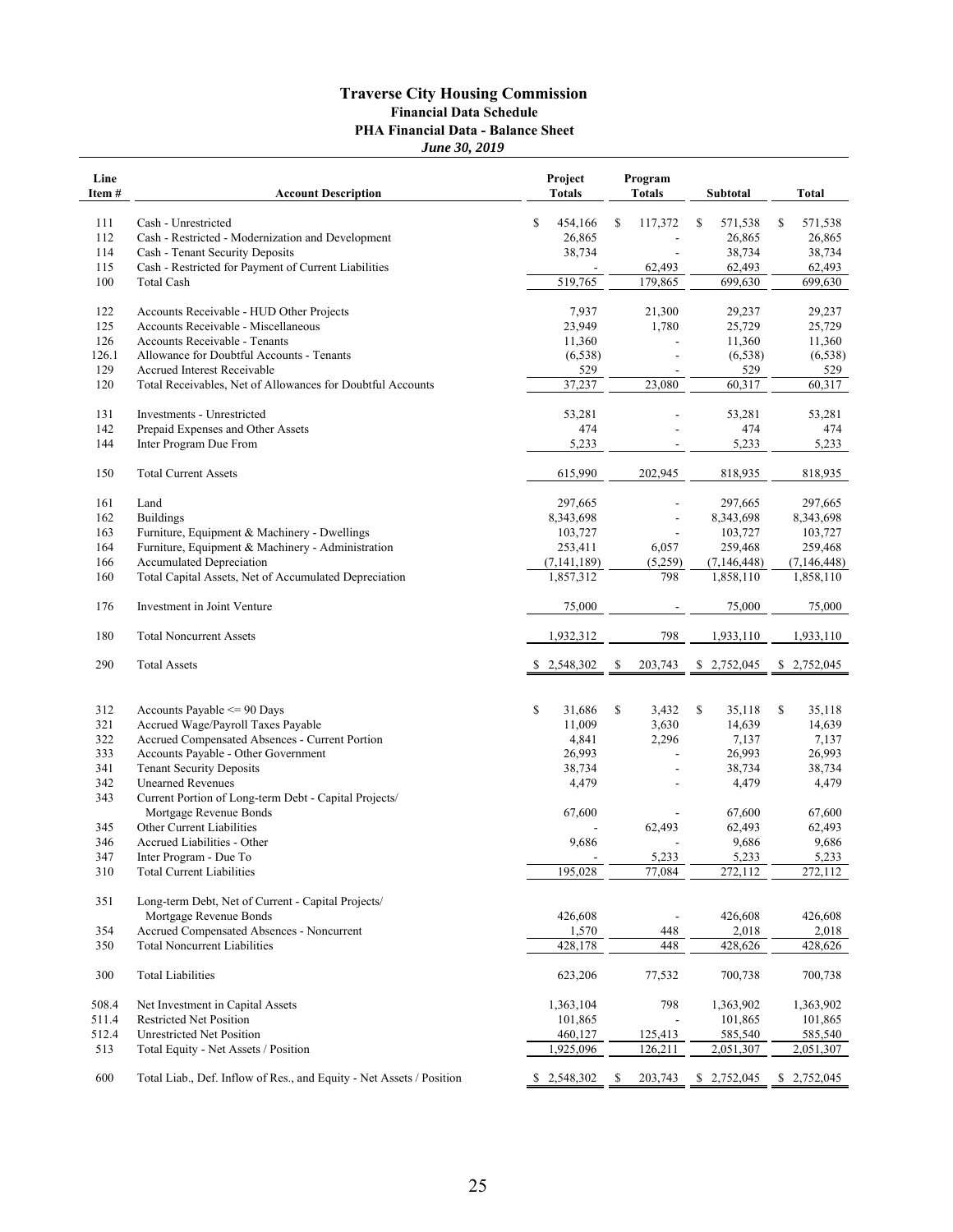#### **Traverse City Housing Commission Financial Data Schedule PHA Financial Data - Income Statement** *For the Year Ended June 30, 2019*

| Line<br>Item # | <b>Account Description</b>                                                                               | Project<br><b>Totals</b> | Program<br><b>Totals</b>      | Subtotal                          | <b>Total</b>           |
|----------------|----------------------------------------------------------------------------------------------------------|--------------------------|-------------------------------|-----------------------------------|------------------------|
| 70300<br>70400 | Net Tenant Rental Revenue<br>Tenant Revenue - Other                                                      | \$<br>449,517<br>1,645   | S<br>$\overline{\phantom{a}}$ | <sup>\$</sup><br>449,517<br>1,645 | \$<br>449,517<br>1,645 |
| 70500          | <b>Total Tenant Revenue</b>                                                                              | 451,162                  | $\Box$                        | 451,162                           | 451,162                |
| 70600          | HUD PHA Operating Grants                                                                                 | 246,769                  | 1,332,616                     | 1,579,385                         | 1,579,385              |
| 70610          | Capital Grants                                                                                           | 60,491                   |                               | 60,491                            | 60,491                 |
| 71100          | Investment Income - Unrestricted                                                                         | 3,817                    |                               | 3,817                             | 3,817                  |
| 71400          | Fraud Recovery                                                                                           |                          | 1,722                         | 1,722                             | 1,722                  |
| 71500          | Other Revenue                                                                                            | 196,128                  | 1,780                         | 197,908                           | 197,908                |
| 71600          | Gain or Loss on Sale of Capital Assets                                                                   | (580)                    |                               | (580)                             | (580)                  |
| 70000          | <b>Total Revenue</b>                                                                                     | 957,787                  | 1,336,118                     | 2,293,905                         | 2,293,905              |
| 91100          | <b>Administrative Salaries</b>                                                                           | 125,546                  | 87,577                        | 213,123                           | 213,123                |
| 91200          | <b>Auditing Fees</b>                                                                                     | 4,200                    | 1,800                         | 6,000                             | 6,000                  |
| 91400          | Advertising and Marketing                                                                                | 82                       | 180                           | 262                               | 262                    |
| 91500          | Employee Benefit Contributions - Administrative                                                          | 41,116                   | 33,551                        | 74,667                            | 74,667                 |
| 91600          | Office Expenses                                                                                          | 39,928                   | 20,820                        | 60,748                            | 60,748                 |
| 91700          | Legal Expense                                                                                            | 17,971                   | 439                           | 18,410                            | 18,410                 |
| 91800          | Travel<br>Other                                                                                          | 6,558                    | 2,130                         | 8,688                             | 8,688                  |
| 91900<br>91000 | Total Operating - Administrative                                                                         | 6,348<br>241,749         | 7,994<br>154,491              | 14,342<br>396,240                 | 14,342<br>396,240      |
|                |                                                                                                          |                          |                               |                                   |                        |
| 92400          | Tenant Services - Other                                                                                  | 47,320                   |                               | 47,320                            | 47,320                 |
| 92500          | <b>Total Tenant Services</b>                                                                             | 47,320                   | $\overline{\phantom{a}}$      | 47,320                            | 47,320                 |
|                |                                                                                                          |                          |                               |                                   |                        |
| 93100          | Water                                                                                                    | 19,820                   |                               | 19,820                            | 19,820                 |
| 93200          | Electricity                                                                                              | 125,999                  |                               | 125,999                           | 125,999                |
| 93300          | Gas                                                                                                      | 20,442                   |                               | 20,442                            | 20,442                 |
| 93000          | <b>Total Utilities</b>                                                                                   | 166,261                  | $\overline{a}$                | 166,261                           | 166,261                |
| 94100          |                                                                                                          | 130,157                  |                               |                                   |                        |
| 94200          | Ordinary Maintenance and Operations - Labor<br>Ordinary Maintenance and Operations - Materials and Other | 39,324                   |                               | 130,157<br>39,324                 | 130,157<br>39,324      |
| 94300          | Ordinary Maintenance and Operations - Contracts                                                          | 144,794                  | $\blacksquare$                | 144,794                           | 144,794                |
| 94500          | Employee Benefit Contributions - Ordinary Maintenance                                                    | 40,797                   |                               | 40,797                            | 40,797                 |
| 94000          | <b>Total Maintenance</b>                                                                                 | 355,072                  | $\overline{\phantom{a}}$      | 355,072                           | 355,072                |
| 96140          | All Other Insurance                                                                                      | 30,962                   |                               | 30,962                            |                        |
| 96100          | <b>Total Insurance Premiums</b>                                                                          | 30,962                   | $\overline{\phantom{a}}$      | 30,962                            | 30,962<br>30,962       |
|                |                                                                                                          |                          |                               |                                   |                        |
| 96200          | Other General Expenses                                                                                   |                          | 344                           | 344                               | 344                    |
| 96210          | <b>Compensated Absences</b>                                                                              | (1,165)                  | 1,511                         | 346                               | 346                    |
| 96300          | Payments in Lieu of Taxes                                                                                | 26,993                   |                               | 26,993                            | 26,993                 |
| 96400          | Bad Debt - Tenant Rents                                                                                  | 6,366                    |                               | 6,366                             | 6,366                  |
| 96000          | <b>Total Other General Expenses</b>                                                                      | 32,194                   | 1,855                         | 34,049                            | 34,049                 |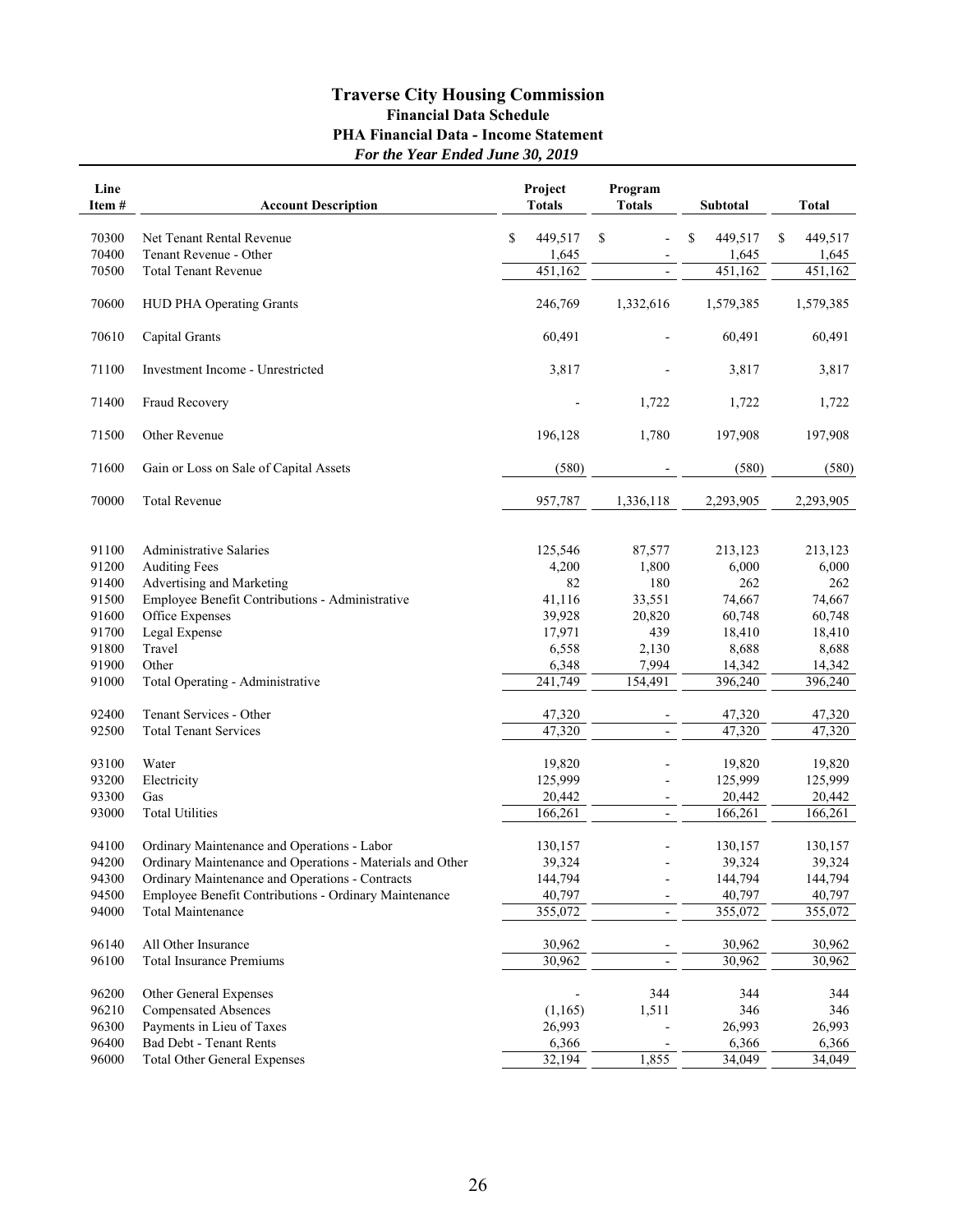#### **Traverse City Housing Commission Financial Data Schedule PHA Financial Data - Income Statement** *For the Year Ended June 30, 2019*

| Line<br>Item# | <b>Account Description</b>                                       | Project<br><b>Totals</b> | Program<br><b>Totals</b> | <b>Subtotal</b> | <b>Total</b> |
|---------------|------------------------------------------------------------------|--------------------------|--------------------------|-----------------|--------------|
| 96710         | Interest on Mortgage (or Bonds) Payable                          | \$<br>19,341             | \$                       | S<br>19,341     | S<br>19,341  |
| 96720         | Interest on Notes Payable (Short and Long Term)                  | 6,762                    |                          | 6,762           | 6,762        |
| 96700         | Total Interest Expense and Amortization Cost                     | 26,103                   |                          | 26,103          | 26,103       |
| 96900         | <b>Total Operating Expenses</b>                                  | 899,661                  | 156,346                  | 1,056,007       | 1,056,007    |
| 97000         | Excess of Operating Revenue over Operating Expenses              | 58,126                   | 1,179,772                | 1,237,898       | 1,237,898    |
| 97100         | <b>Extraordinary Maintenance</b>                                 | 4,526                    |                          | 4,526           | 4,526        |
| 97300         | Housing Assistance Payments                                      |                          | 1,172,036                | 1,172,036       | 1,172,036    |
| 97350         | HAP Portability-In                                               |                          | 1,780                    | 1,780           | 1,780        |
| 97400         | Depreciation Expense                                             | 251,883                  | 568                      | 252,451         | 252,451      |
| 90000         | <b>Total Expenses</b>                                            | 1,156,070                | 1,330,730                | 2,486,800       | 2,486,800    |
| 10000         | Excess (Deficiency) of Total Revenue Over (Under) Total Expenses | (198, 283)               | 5,388                    | (192, 895)      | (192, 895)   |
| 11020         | Required Annual Debt Principal Payments                          | 64,424                   |                          | 64,424          | 64,424       |
| 11030         | <b>Beginning Equity</b>                                          | 2,123,379                | 120,823                  | 2,244,202       | 2,244,202    |
| 11170         | Administrative Fee Equity                                        |                          | 126,211                  | 126,211         | 126,211      |
| 11180         | Housing Assistance Payments Equity                               |                          |                          |                 |              |
| 11190         | Unit Months Available                                            | 1,620                    | 2,116                    | 3,736           | 3,736        |
| 11210         | Number of Unit Months Leased                                     | 1,612                    | 2,113                    | 3,725           | 3,725        |
| 11270         | Excess Cash                                                      | 306,978                  |                          | 306,978         | 306,978      |
| 11620         | <b>Building Purchases</b>                                        | 7,937                    |                          | 7,937           | 7,937        |
| 13510         | CFFP Debt Service Payments                                       | 52,554                   |                          | 52,554          | 52,554       |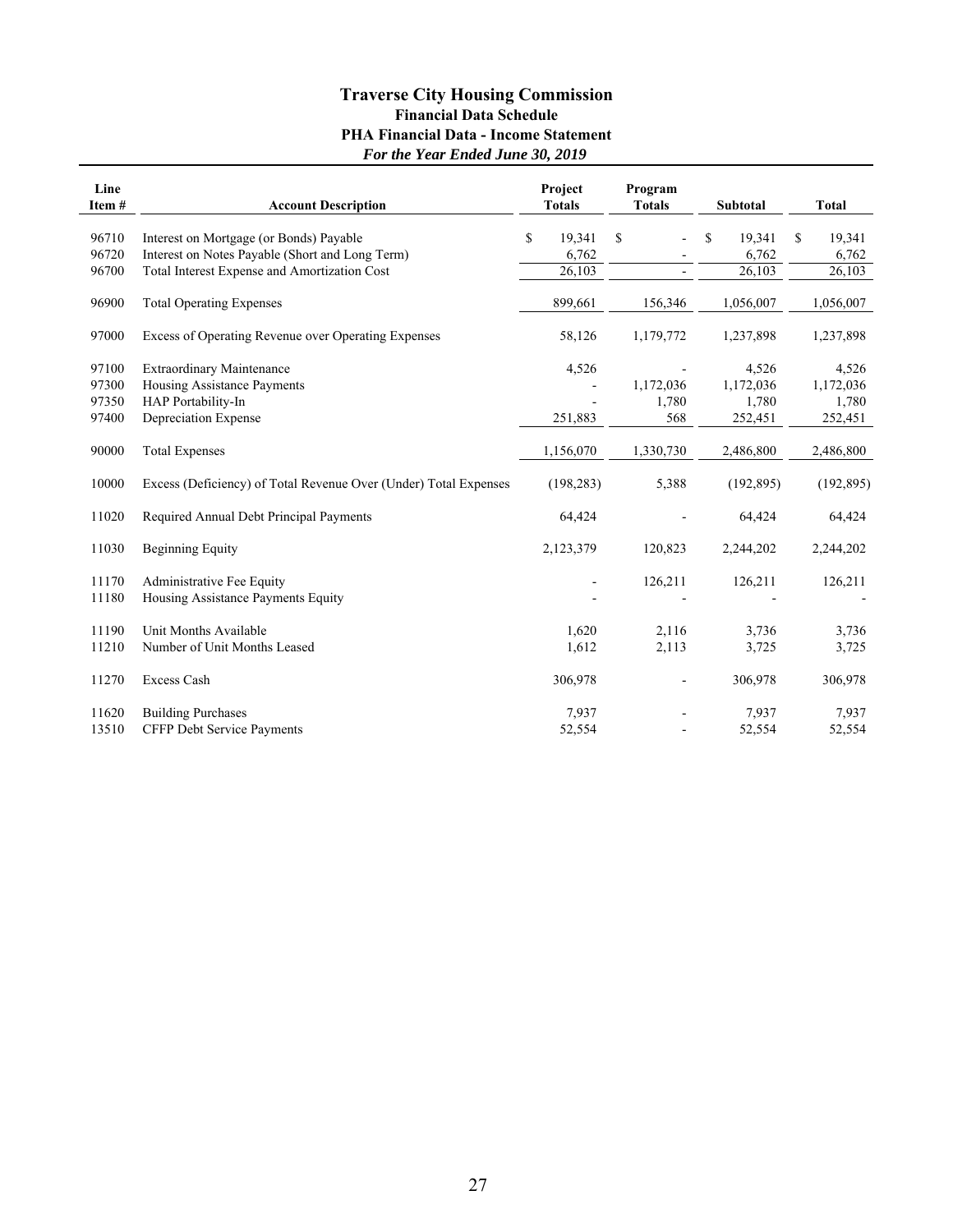

SMITH & KLACZKIEWICZ, PC Certified Public Accountants

Thomas J. Smith, CPA Robert R. Klaczkiewicz, CPA Robert R. Klaczkiewicz, CPA Robert R. Klaczkiewicz, CPA (989)<br>(989) 751-1167 (989) 751-3064 (989) 751-3064

A veteran owned business

#### **INDEPENDENT AUDITOR'S REPORT ON INTERNAL CONTROL OVER FINANCIAL REPORTING AND ON COMPLIANCE AND OTHER MATTERS BASED ON AN AUDIT OF FINANCIAL STATEMENTS PERFORMED IN ACCORDANCE WITH** *GOVERNMENT AUDITING STANDARDS*

To the Board of Commissioners Traverse City Housing Commission Traverse City, MI

We have audited, in accordance with the auditing standards generally accepted in the United States of America and the standards applicable to financial audits contained in *Government Auditing Standards* issued by the Comptroller General of the United States, the financial statements of the business-type activities of the *Traverse City Housing Commission*, a component unit of the City of Traverse City, Michigan as of and for the year ended June 30, 2019, and the related notes to the financial statements, which collectively comprise the *Traverse City Housing Commission's* basic financial statements and have issued our report thereon dated December 20, 2019.

#### **Internal Control over Financial Reporting**

In planning and performing our audit of the financial statements, we considered the *Traverse City Housing Commission's* internal control over financial reporting (internal control) to determine the audit procedures that are appropriate in the circumstances for the purpose of expressing our opinions on the financial statements, but not for the purpose of expressing an opinion on the effectiveness of the *Traverse City Housing Commission's* internal control. Accordingly, we do not express an opinion on the effectiveness of the *Traverse City Housing Commission's* internal control.

A *deficiency in internal control* exists when the design or operation of a control does not allow management or employees, in the normal course of performing their assigned functions, to prevent, or detect and correct, misstatements on a timely basis. A *material weakness* is a deficiency, or a combination of deficiencies, in internal control, such that there is a reasonable possibility that a material misstatement of the entity's financial statements will not be prevented, or detected and corrected on a timely basis. A *significant deficiency* is a deficiency, or a combination of deficiencies, in internal control that is less severe than a material weakness, yet important enough to merit attention by those charged with governance.

Our consideration of internal control was for the limited purpose described in the first paragraph of this section and was not designed to identify all deficiencies in internal control that might be material weaknesses or, significant deficiencies. Given these limitations, during our audit we did not identify any deficiencies in internal control that we consider to be material weaknesses. However, material weaknesses may exist that have not been identified.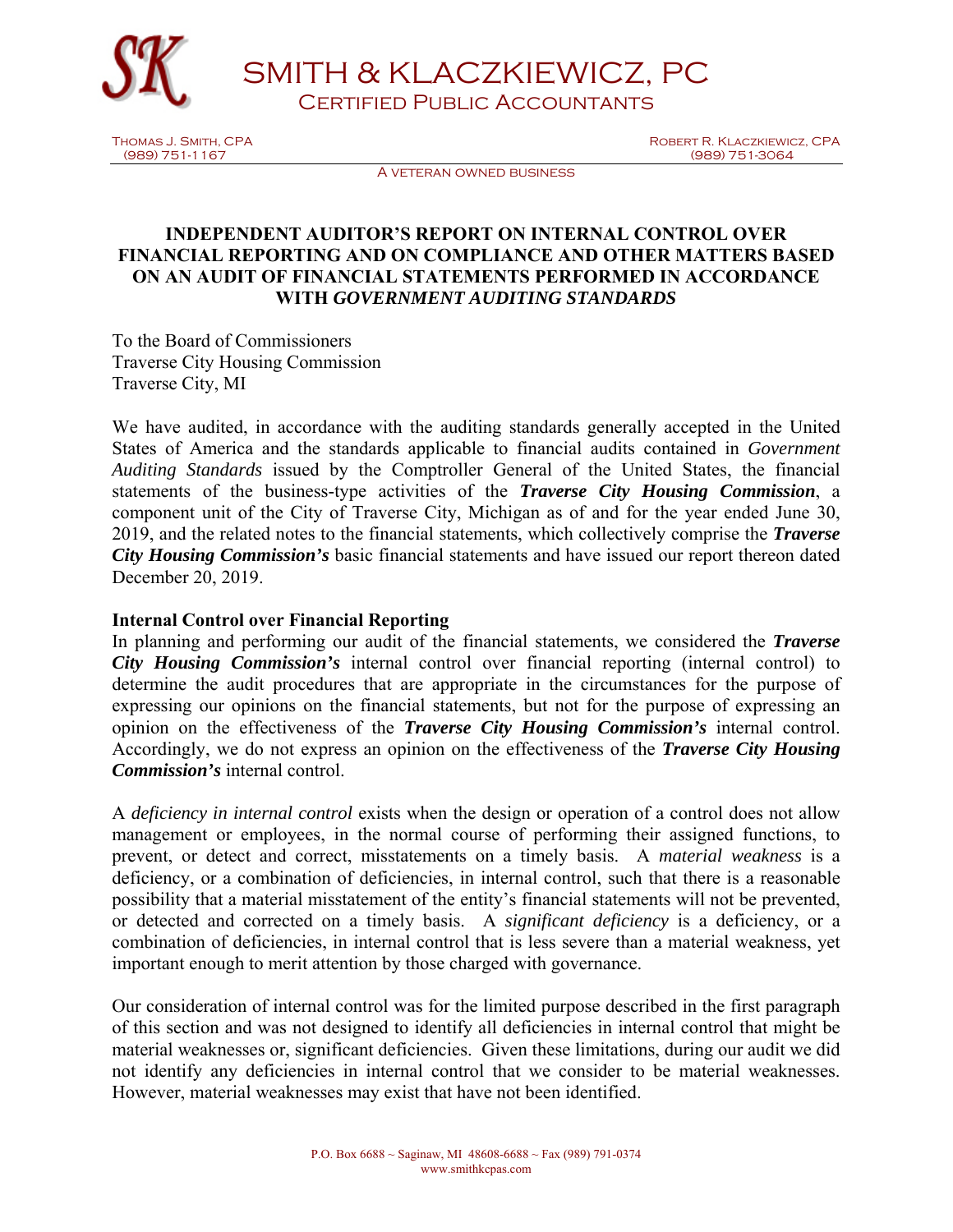#### **Compliance and Other Matters**

As part of obtaining reasonable assurance about whether the *Traverse City Housing Commission's* financial statements are free from material misstatement, we performed tests of its compliance with certain provisions of laws, regulations, contracts, and grant agreements, noncompliance with which could have a direct and material effect on the determination of financial statement amounts. However, providing an opinion on compliance with those provisions was not an objective of our audit, and accordingly, we do not express such an opinion. The results of our tests disclosed no instances of noncompliance or other matters that are required to be reported under *Government Auditing Standards*.

#### **Purpose of this Report**

The purpose of this report is solely to describe the scope of our testing of internal control and compliance and the results of that testing, and not to provide an opinion on the effectiveness of the entity's internal control or on compliance. This report is an integral part of an audit performed in accordance with *Government Auditing Standards* in considering the entity's internal control and compliance. Accordingly, this communication is not suitable for any other purpose.

Smith + Klacyhiavicy PC

*Saginaw, Michigan* December 20, 2019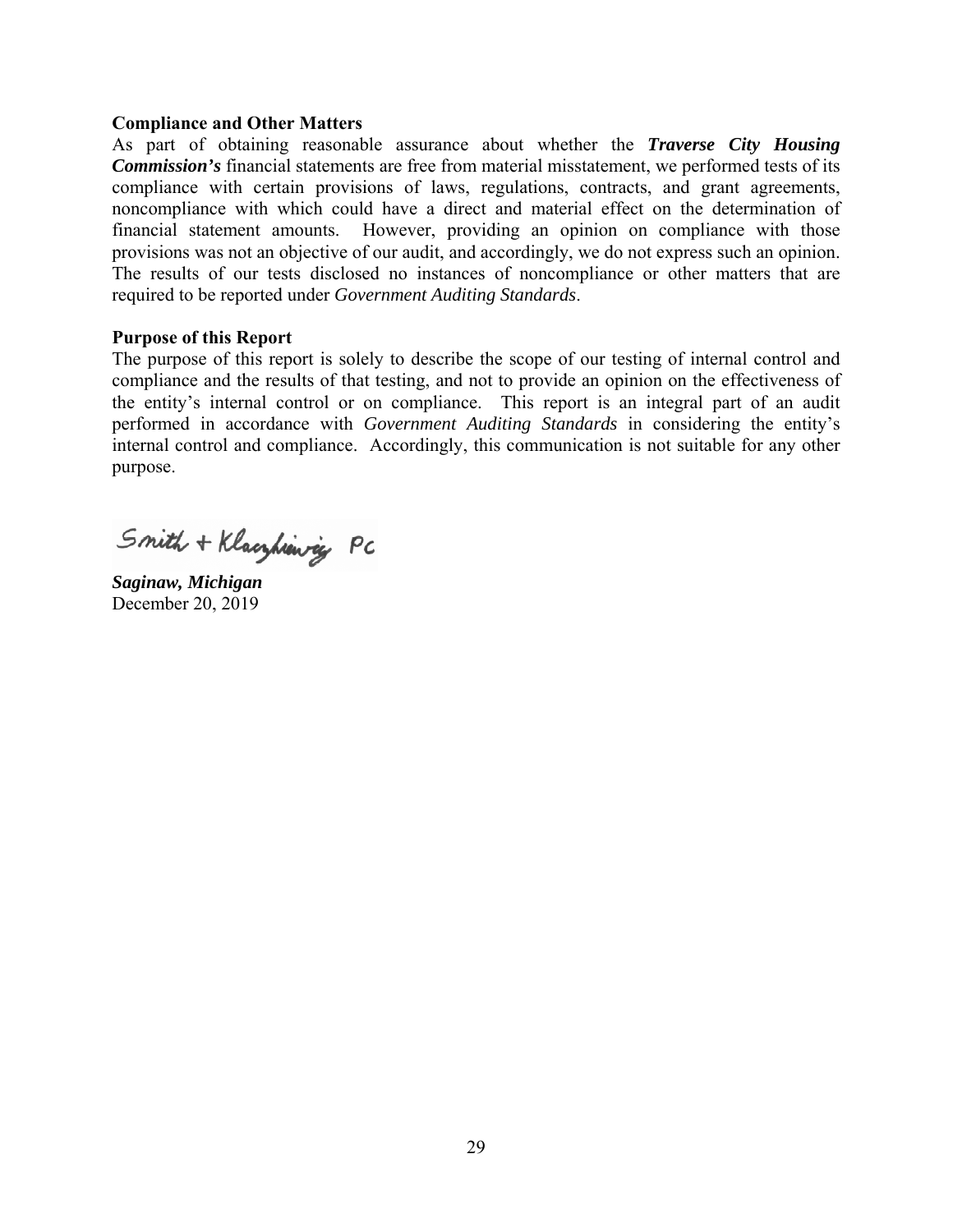

SMITH & KLACZKIEWICZ, PC Certified Public Accountants

Thomas J. Smith, CPA Robert R. Klaczkiewicz, CPA Robert R. Klaczkiewicz, CPA Robert R. Klaczkiewicz, CPA (989)<br>1989) 751-3064 (989) 751-3064 (989) 751-3064

A veteran owned business

#### **INDEPENDENT AUDITOR'S REPORT ON COMPLIANCE FOR EACH MAJOR PROGRAM AND ON INTERNAL CONTROL OVER COMPLIANCE REQUIRED BY THE UNIFORM GUIDANCE**

To the Board of Commissioners Traverse City Housing Commission Traverse City, Michigan

#### **Report on Compliance for Each Major Federal Program**

We have audited the *Traverse City Housing Commission's* compliance with the types of compliance requirements described in the *OMB Compliance Supplement* that could have a direct and material effect on each of the *Traverse City Housing Commission's* major federal programs for the year ended June 30, 2019. The *Traverse City Housing Commission's* major federal programs are identified in the summary of auditor's results section of the accompanying schedule of findings and questioned costs.

#### *Management's Responsibility*

Management is responsible for compliance with federal statutes, regulations, and the terms and conditions of its federal awards applicable to its federal programs.

#### *Auditor's Responsibility*

Our responsibility is to express an opinion on compliance for each of the *Traverse City Housing Commission's* major federal programs based on our audit of the types of compliance requirements referred to above. We conducted our audit of compliance in accordance with auditing standards generally accepted in the United States of America; the standards applicable to financial audits contained in *Government Auditing Standards*, issued by the Comptroller General of the United States; and the audit requirements of Title 2 U.S. *Code of Federal Regulations* Part 200, *Uniform Administrative Requirements, Cost Principles, and Audit Requirements for Federal Awards* (Uniform Guidance). Those standards and the Uniform Guidance require that we plan and perform the audit to obtain reasonable assurance about whether noncompliance with the types of compliance requirements referred to above that could have a direct and material effect on a major federal program occurred. An audit includes examining, on a test basis, evidence about the *Traverse City Housing Commission's* compliance with those requirements and performing such other procedures as we considered necessary in the circumstances.

We believe that our audit provides a reasonable basis for our opinion on compliance for each major federal program. However, our audit does not provide a legal determination of the *Traverse City Housing Commission's* compliance.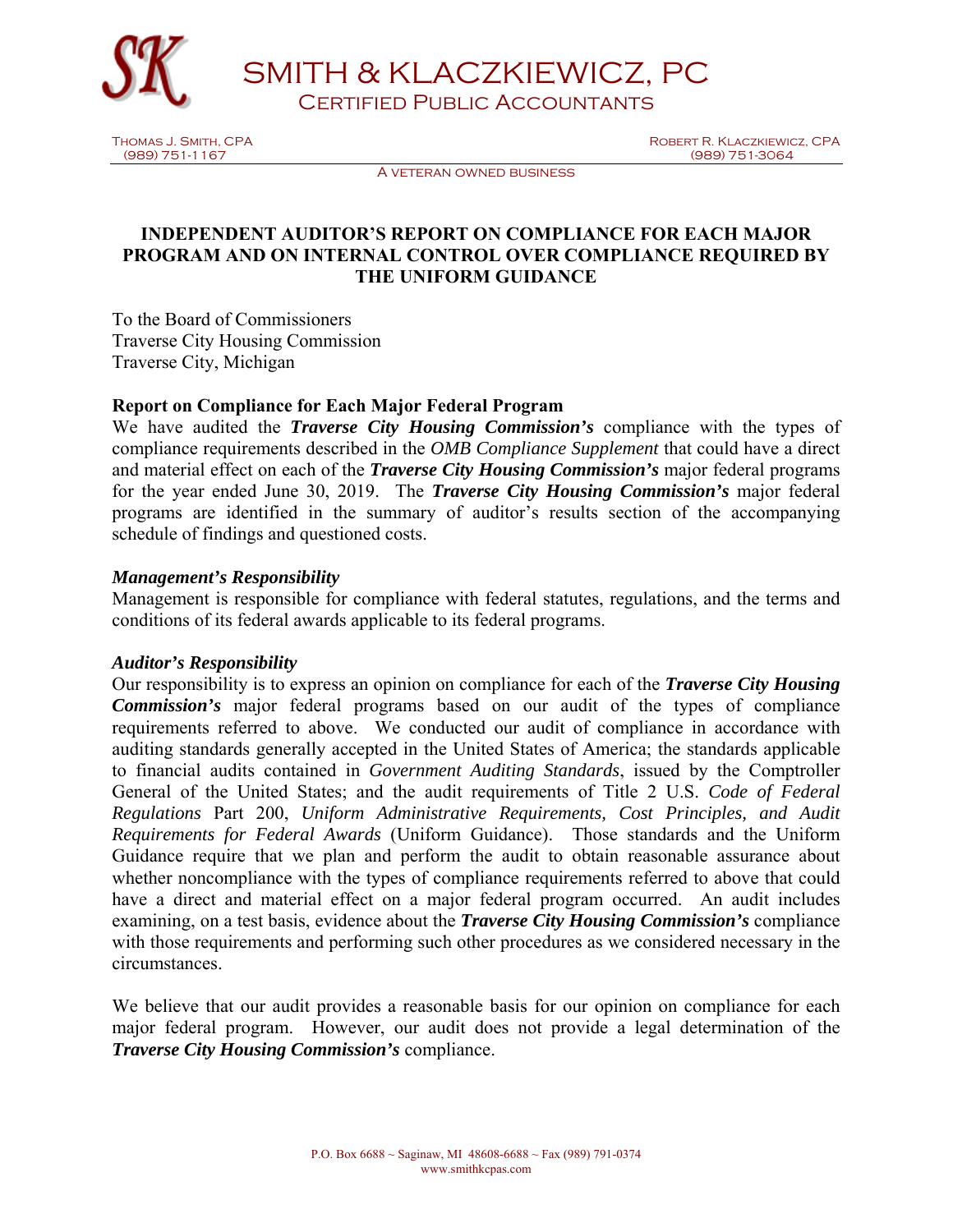#### *Opinion on Each Major Federal Program*

In our opinion, the *Traverse City Housing Commission* complied, in all material respects, with the types of compliance requirements referred to above that could have a direct and material effect on each of its major federal programs for the year ended June 30, 2019.

#### **Report on Internal Control over Compliance**

Management of the *Traverse City Housing Commission* is responsible for establishing and maintaining effective internal control over compliance with the types of compliance requirements referred to above. In planning and performing our audit of compliance, we considered the *Traverse City Housing Commission's* internal control over compliance with the types of requirements that could have a direct and material effect on each major federal program to determine the auditing procedures that are appropriate in the circumstances for the purpose of expressing an opinion on compliance for each major federal program and to test and report on internal control over compliance in accordance with the Uniform Guidance, but not for the purpose of expressing an opinion on the effectiveness of internal control over compliance. Accordingly, we do not express an opinion on the effectiveness of the *Traverse City Housing Commission's* internal control over compliance.

A *deficiency in internal control over compliance* exists when the design or operation of a control over compliance does not allow management or employees, in the normal course of performing their assigned functions, to prevent, or detect and correct, noncompliance with a type of compliance requirement of a federal program on a timely basis. A *material weakness in internal control over compliance* is a deficiency, or combination of deficiencies, in internal control over compliance, such that there is a reasonable possibility that material noncompliance with a type of compliance requirement of a federal program will not be prevented, or detected and corrected, on a timely basis. A *significant deficiency in internal control over compliance* is a deficiency, or a combination of deficiencies, in internal control over compliance with a type of compliance requirement of a federal program that is less severe than a material weakness in internal control over compliance, yet important enough to merit attention by those charged with governance.

Our consideration of internal control over compliance was for the limited purpose described in the first paragraph of this section and was not designed to identify all deficiencies in internal control over compliance that might be material weaknesses or significant deficiencies. We did not identify any deficiencies in internal control over compliance that we consider to be material weaknesses. However, material weaknesses may exist that have not been identified.

The purpose of this report on internal control over compliance is solely to describe the scope of our testing of internal control over compliance and the results of that testing based on the requirements of the Uniform Guidance. Accordingly, this report is not suitable for any other purpose.

Smith + Klacyhiavicy PC

*Saginaw, Michigan*  December 20, 2019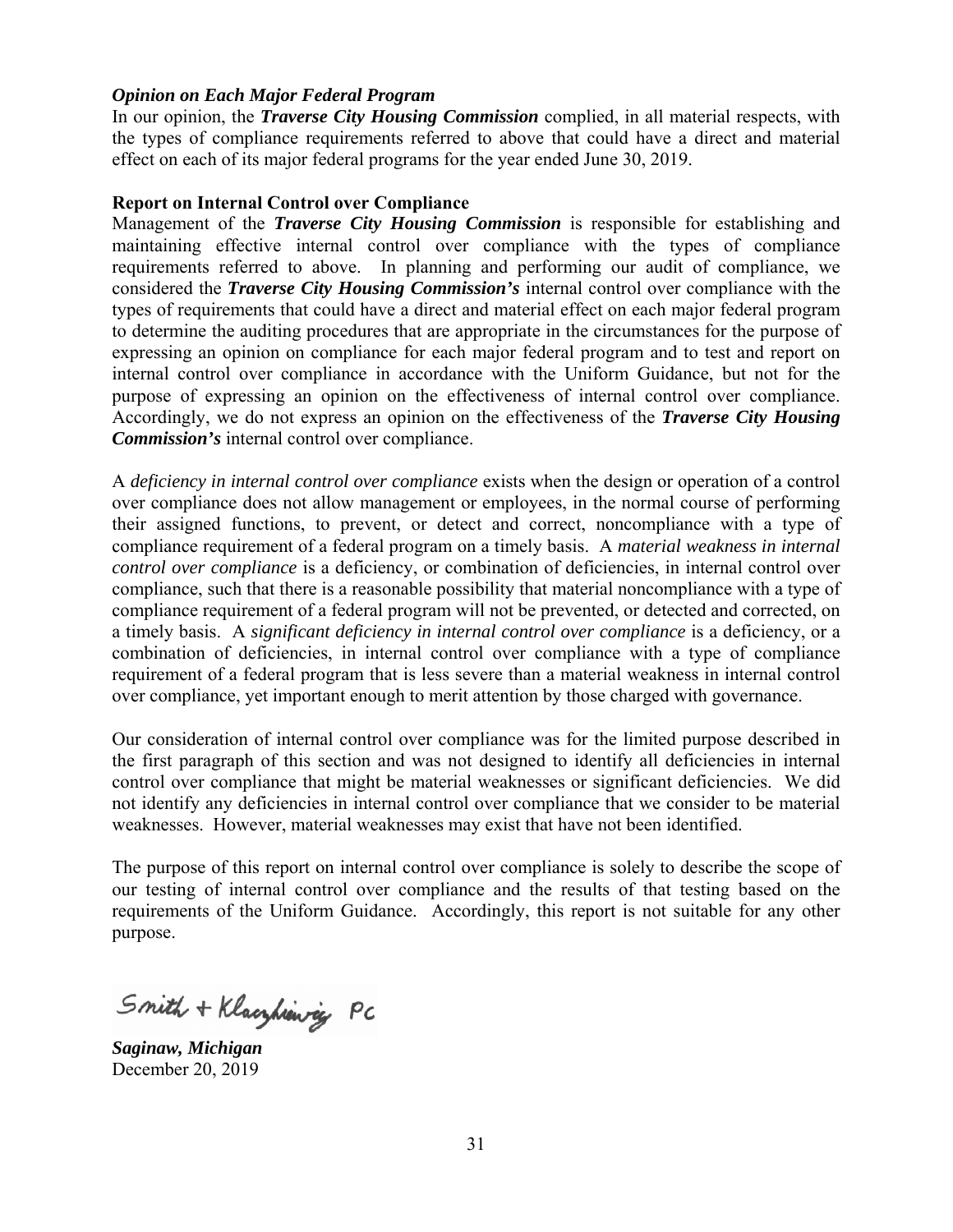#### **Traverse City Housing Commission Schedule of Expenditures of Federal Awards** *For the Year Ended June 30, 2019*

| <b>Federal Agency / Pass Through</b><br><b>Agency / Program Title</b> | Federal<br><b>CFDA</b><br><b>Number</b> | Amount<br><b>Expended</b> |           |
|-----------------------------------------------------------------------|-----------------------------------------|---------------------------|-----------|
| Department of Housing and Urban Development                           |                                         |                           |           |
| Direct programs:                                                      |                                         |                           |           |
| Public and Indian Housing                                             | 14.850                                  | -S                        | 246,769   |
| Section 8 Housing Choice Vouchers                                     | 14.871                                  |                           | 1,274,142 |
| Section 8 Housing Choice Vouchers - Family Self Sufficiency           | 14.871                                  |                           | 56,020    |
| Total Section 8 Housing Choice Vouchers                               |                                         |                           | 1,330,162 |
| Public Housing Capital Fund                                           | 14.872                                  |                           | 60,491    |
| Total Department of Housing and Urban Development                     |                                         |                           | 1,637,422 |
| <b>Reconciliation to Statement of Activities</b>                      |                                         |                           |           |
| Federal revenue reported on the Statement of Activities:              |                                         |                           |           |
| Program grants - subsidies                                            |                                         | \$                        | 1,579,385 |
| Capital grants                                                        |                                         |                           | 60,491    |
| Change in equity                                                      |                                         |                           | (2, 454)  |
| Total expenditures per Schedule of Expenditures of Federal Awards     |                                         |                           | 1,637,422 |
|                                                                       |                                         |                           |           |

See accompanying notes to schedule of expenditures of federal awards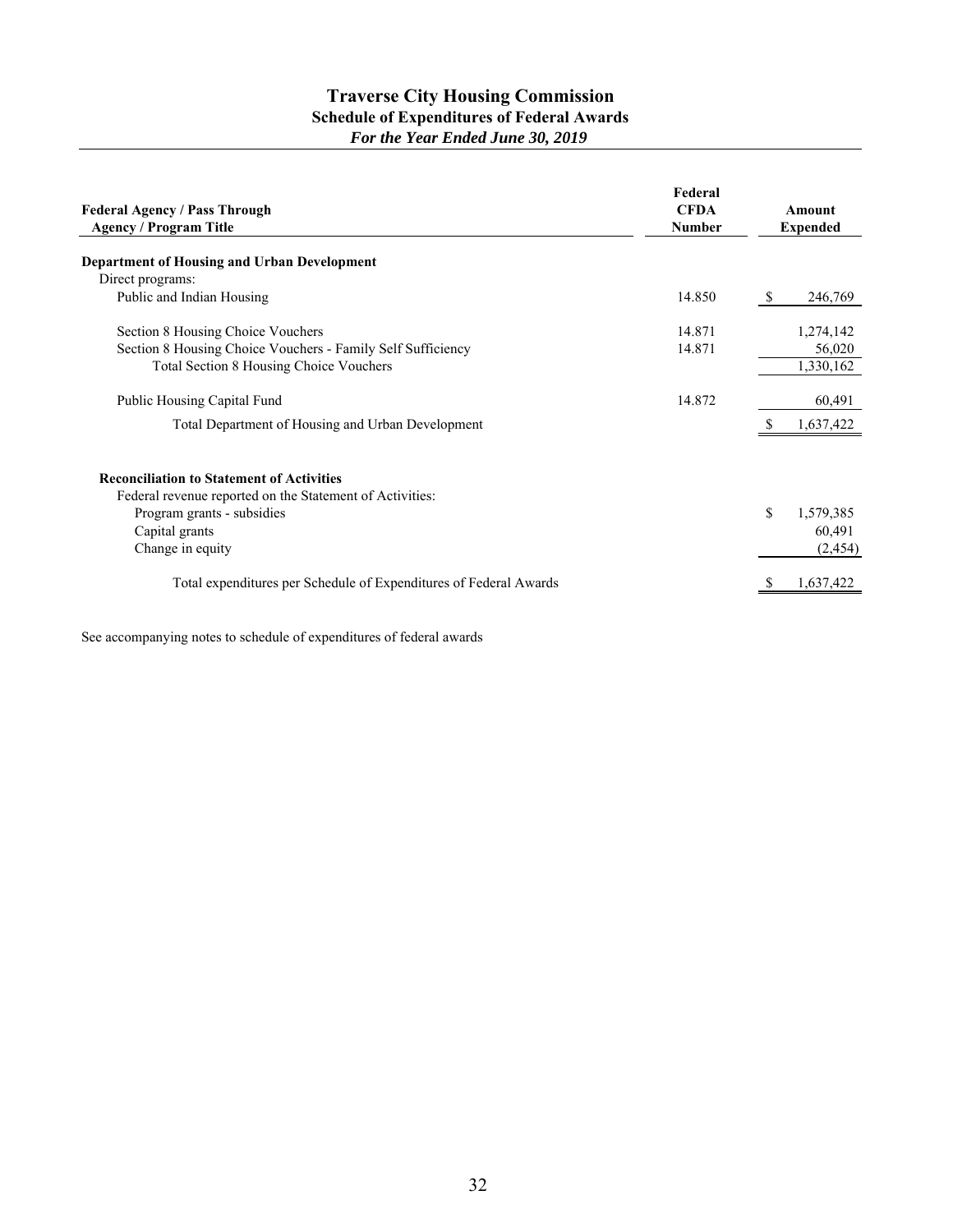#### *Note 1 - Basis of Presentation*

The accompanying Schedule of Expenditures of Federal Awards (the "Schedule") includes the federal award activity of the *Traverse City Housing Commission* under programs of the federal government for the year ended June 30, 2019. The information in this schedule is presented in accordance with the requirements of Title 2 *U.S. Code of Federal Regulations* Part 200, *Uniform Administrative Requirements, Cost Principles and Audit Requirements for Federal Awards* (Uniform Guidance). Because the schedule presents only a selected portion of the operations of the *Traverse City Housing Commission* , it is not intended to and does not present the financial position, changes in net position or cash flows of the *Traverse City Housing Commission* .

#### *Note 2 - Summary of Significant Accounting Policies*

Expenditures reported on the Schedule are reported on the accrual basis of accounting. Such expenditures are recognized following cost principles contained in the Uniform Guidance, wherein certain types of expenditures are not allowable or are limited as to reimbursement.

For purposes of charging indirect costs to federal awards, the *Traverse City Housing Commission* has elected not to use the 10 percent de minimis cost rate as permitted by 2 CFR section 200.414 of the Uniform Guidance.

#### *Note 3 - Subrecipients*

None of the federal expenditures presented in the Schedule were provided to subrecipients.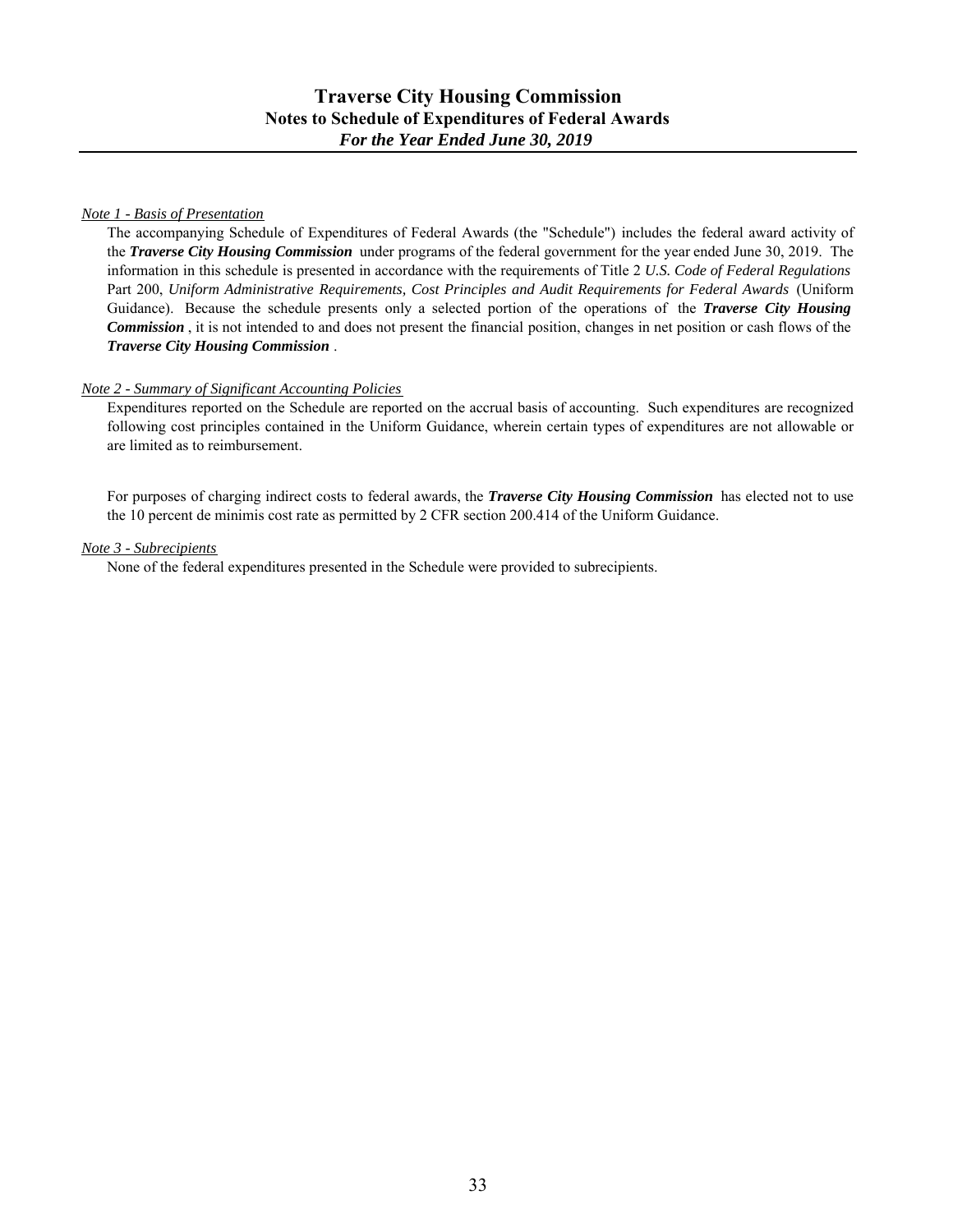## **Section I - Summary of Auditor's Results**

## **Financial Statements** Type of auditor's report issued: Unmodified Internal control over financial reporting • Material weakness(es) identified? Yes **X** No • Significant deficiency(ies) identified that are not considered to be material weaknesses? Yes X None reported Noncompliance material to financial statements noted? **Yes X** No **Federal Awards** Type of auditor's report issued on compliance for major program(s): Unmodified Internal control over major program(s) • Material weakness(es) identified? Yes **X** No • Significant deficiency(ies) identified that are not considered to be material weaknesses? Yes X None reported Any audit findings disclosed that are required to be reported in accordance with 2 CFR Section 200.516.(a)? Yes **X** No **Identification of major program(s):**

| CFDA Number                                                              | Name of Federal Program(s) or Cluster(s) |   |         |
|--------------------------------------------------------------------------|------------------------------------------|---|---------|
| 14.871                                                                   | Section 8 Housing Choice Vouchers        |   |         |
| Dollar threshold used to distinguish between type A and type B programs: |                                          | S | 750,000 |

Auditee qualify as a low-risk auditee? **X** Yes No